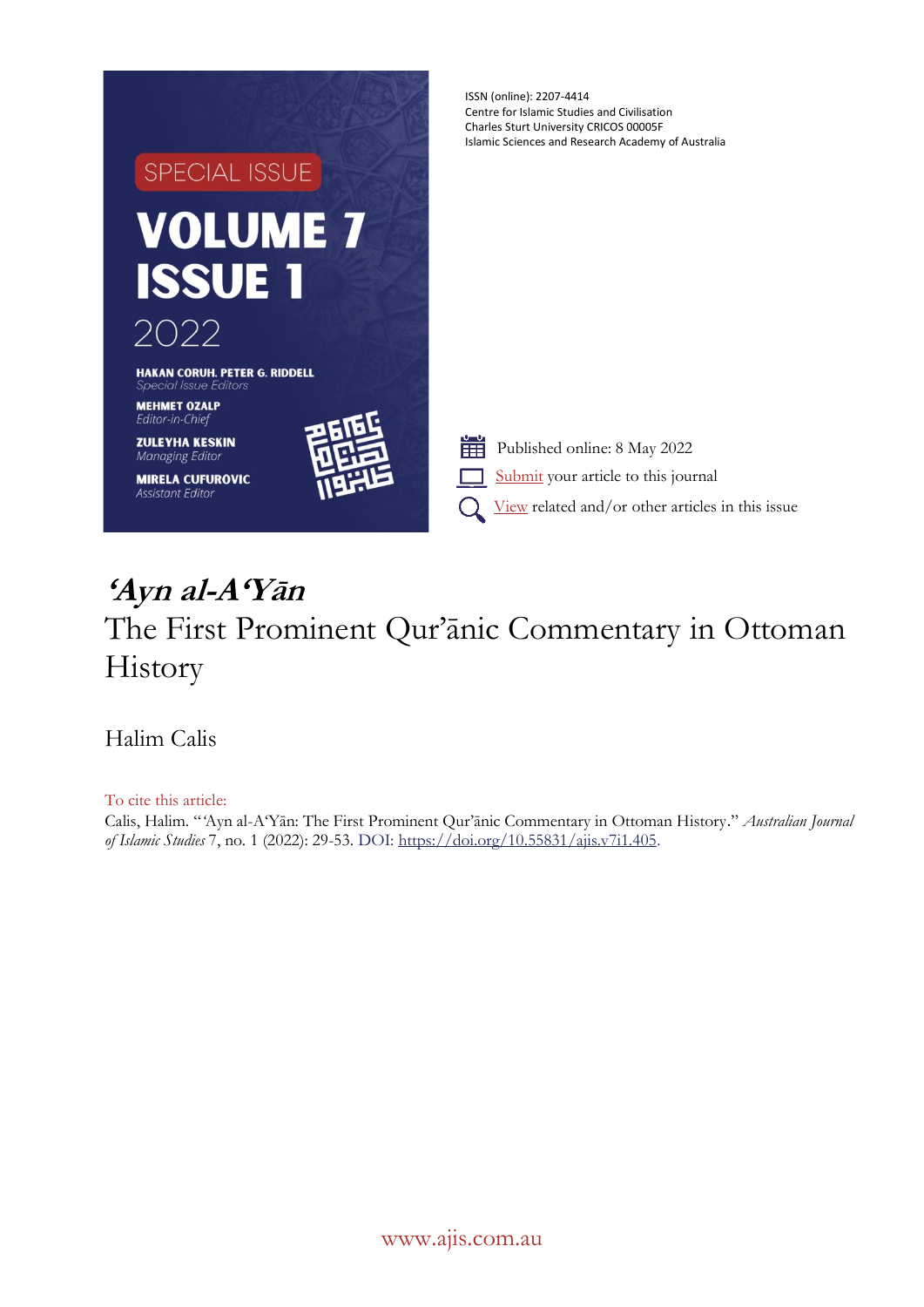# *'AYN AL-A'YĀN***: THE FIRST PROMINENT QUR'ĀNIC COMMENTARY IN OTTOMAN HISTORY**

## Halim Calis\*

**Abstract:** Muḥammad ibn Ḥamza Shams al-Dīn al-Fanārī (1350– 1431) was a prominent early Ottoman scholar. After years of education in Anatolia and Egypt, he served as a *mudarris* (professor) and judge in the Ottoman lands and was later promoted to the post of *Shaykh al-Islām*, the highest office in the Ottoman religious bureaucracy. *'Ayn al-a'yān*, al-Fanārī's partial commentary on the opening chapter of the Qur'ān, is an outstanding *tafsir* work, in which al-Fanārī presents his exegetical theory. In his theory, the Qur'ānic text is assessed as having multi-layered meanings, including an esoteric sense, and as being open to endless attempts at interpretation. Al-Fanārī connects the multiple layers of Qur'ānic meaning with the hierarchical structure of existence theorised in Akbarī metaphysics. Since the text encodes the secrets of existence at an esoteric sense, the task of the commentator involves spiritual experience beyond intellectual enquiry. Therefore, in al-Fanārī's commentary, the Qur'ānic text functions as an epistemological medium that connects Akbarī ontology to spirituality. The appropriation of Akbarī hermeneutics led al-Fanārī to question the nature and authority of *tafsir* and to redefine the Qur'ān and its exegesis.

**Keywords:** *Shams al-Dīn al-Fanārī*, *Akbarī hermeneutics*, *Ottoman tafsir tradition*, *Sufi ishārī tafsir*, *Ibn al-'Arabī*

#### **INTRODUCTION**

It is pleasing to observe, in recent years, increasing scholarly attention to the intellectual history of the Ottomans, aside from its political history. Ottoman '*ulamā* (scholars), including *tafsir* scholars and commentators, have received their fair share of this attention.<sup>1</sup> The Ottoman *tafsir* tradition cannot be discussed without mentioning Muḥammad ibn Ḥamza Shams al-Dīn al-Fanārī (1350–1431), because he was one of the early Ottoman scholars who produced the first outstanding *tafsir* work in Ottoman history. Al-Fanārī was a notable

Lecturer of Islamic studies at the Respect Graduate School, USA.

<sup>1</sup> For a recent study on the Ottoman *tafsir* tradition, see Talha Boyalık and Harun Abacı (Eds.), *Osmanlı'da İlm-i Tefsir* [The Science of Tafsir in the Ottomans] (Istanbul: ISAR, 2019). For a discussion of why Ottoman *tafsir* works have received only little attention from Western and Arabic-language surveys, see Samuel J. Ross, "The Importance of Ottoman *Tafsīr*," in *Osmanlı'da İlm-i Tefsir*, ed. Talha Boyalık and Harun Abacı (Istanbul: ISAR, 2019).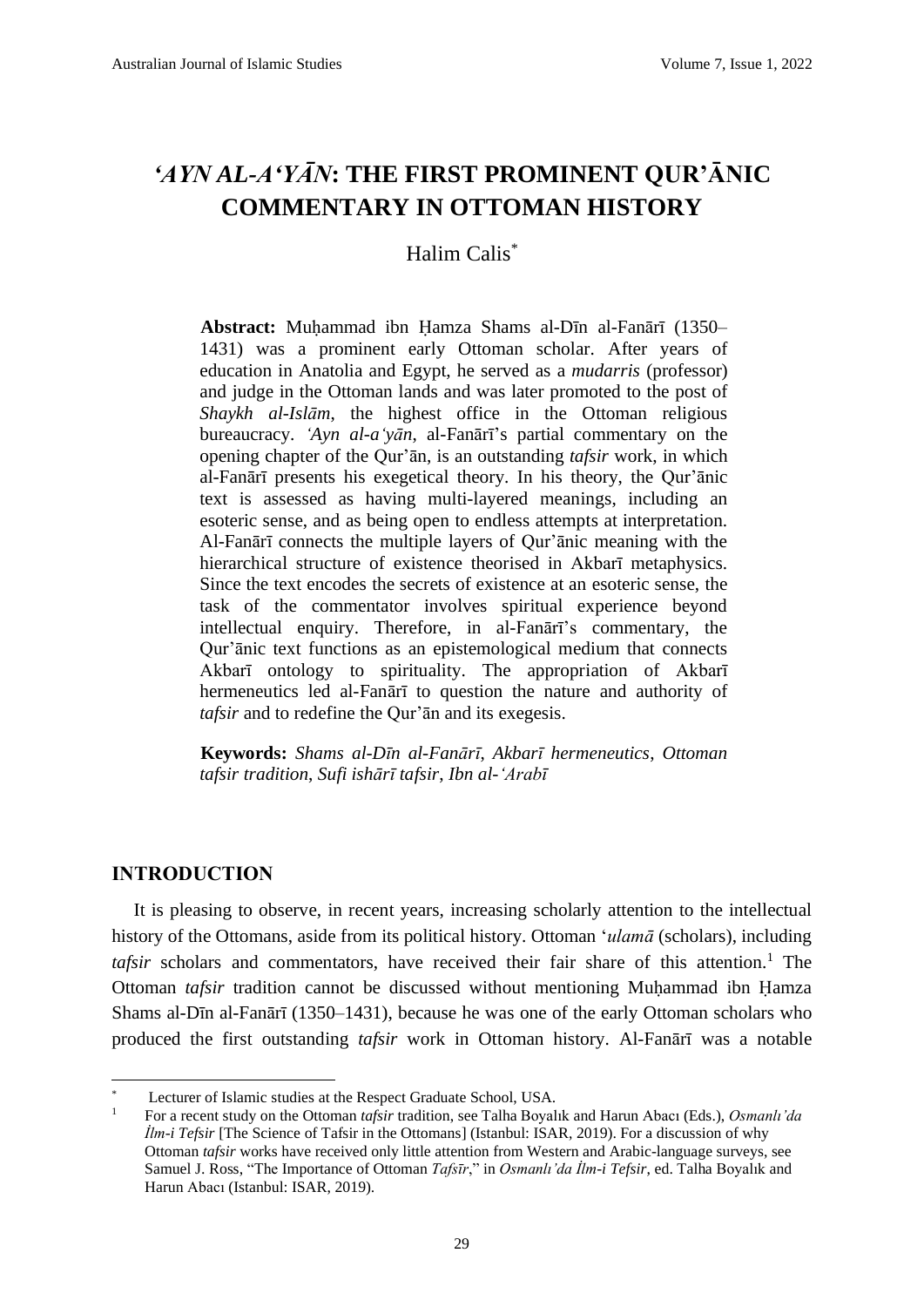scholar who lived in Anatolia at a time when the Ottoman dynasty was on the rise. He contributed to the fields of Islamic jurisprudence, logic and Arabic grammar through his writings, but he is best remembered for his contributions to Akbarī teaching.<sup>2</sup> In particular, he contributed to the Akbarī exegetical tradition with his partial commentary on the opening chapter of the Qur'ān titled "*'Ayn al-a'yān: Tafsir al-Fātiḥa*." 3

*'Ayn al-a'yān* consists of two parts. The first part, titled *Muqaddima*, is a long prologue and can be considered a self-contained work on the *'ulūm al-Qur'ān* (Qur'ānic studies). In this prologue, al-Fanārī discusses the meaning and value of Qur'ānic exegesis (*tafsir*), as well as its status among the Islamic sciences. This discussion is noteworthy, given the context of the *'Ayn al-a'yān*. It was written in the period when several important works on *'ulūm al-Qur'ān* were completed, including al-Zarkashī's (d. 1392) *al-Burhān fī 'ulūm al-Qur'ān* and al-Suyūṭī's (d. 1505) *al-Itqān fi 'ulūm al-Qur'ān*. Although not as comprehensive as either of these, as I discuss below, *'Ayn* distinguishes itself as a work that questions the nature and authority of Qur'ānic exegesis.

There are numerous modern studies on al-Fanārī, some of which deal with his thoughts concerning Qur'ānic exegesis. <sup>4</sup> Most of the studies in the Turkish language repeat the

<sup>&</sup>lt;sup>2</sup> The word *Akbariyya* (the Akbarī school or tradition), derived from Ibn al-'Arabī's (d. 1240) epithet al-Shaykh al-akbar (the Greatest Master), has been used to refer to writers who were influenced by Ibn al- 'Arabī's Sufi doctrines.

<sup>&</sup>lt;sup>3</sup> This title may mean many things. The most appropriate translation is "the water spring of the notables." Al-Fanārī's exposition can be seen as part of a popular Sufi tradition, similar to Akbarī commentary on the Fātiḥa authored by al-Qūnawī. See Ṣadr al-Dīn Muḥammad ibn Isḥāq al-Qūnawī, *Iʻjāz al-bayān fī ta'wīl Umm al-Qur'ān* [The Inimitability of the Divine Exposition in the Interpretation of the Mother of the Qur'ān], ed. ʻAbd al-Qādir Aḥmad ʻAṭā (Cairo: Dār al-Kutub al-ḥadītha, 1969). This tradition was perhaps rooted in the belief that the whole Qur'ān was summarised in the Fātiha. Al-Fanārī quotes a statement attributed to al-Ḥasan al-Baṣrī (d. 728) that expresses this belief. According to al-Ḥasan, God has placed the knowledge of all the scriptures in the Qur'ān, then the knowledge of the whole Qur'ān is in the Fātiha. Therefore, "whoever knows the interpretation of the Fātiha knows the interpretation of all the Holy Scriptures." See Shams al-Dīn al-Fanārī ibn Ḥamza, *'Ayn al-a'yān: Tafsīr al-Fātiḥa* [The Water Spring of the Notables: Interpretation of the Fātiḥa] (Istanbul: Rıfat Bey Matbaası, 1907), 8.

<sup>4</sup> In English, one of the works is the dissertation I submitted to the University of Chicago in 2018: Halim Calis, "Akbarī Hermeneutics in Shams al-Dīn al-Fanārī's Qur'ān Commentary on the Chapter al-Fātiḥa" (PhD diss., University of Chicago, 2018). In addition, Richard Cooper Repp has written an extensive biography of al-Fanārī; however, he provides no information about the scholar's works or thoughts because he is primarily interested in al-Fanārī because of his relationship with the Ottoman institution of Shaykh al-Islām. See Richard Cooper Repp, *The Müfti of Istanbul: A Study in the Development of the Ottoman Learned Hierarchy* (N.J.: Ithaca Press London, 1986), 73-98.

In Turkish, in his *Islam Hukuku ve Molla Fenârî* [Islamic Jurisprudence and Mulla al-Fanārī] (Istanbul: İşaret Yayınları, 1991), Hakkı Aydın analyses al-Fanārī's work on Islamic jurisprudence, which is entitled *Fuṣūl al-badā'i' fī uṣūl al-sharā'i'* [Chapters of Wonders in the Principles of the Religious Laws]. Recep Şehidoglu discusses al-Fanārī's thoughts concerning the exegesis of the Qur'ān and analyses al-Fanārī's exegetical methods in an unpublished dissertation, "*Molla Fenârî ve Tefsir Metodu*" [Mulla al-Fanārī and His Method in Tafsir] (PhD diss., Ankara University, 1992). Mustafa Aşkar discusses al-Fanārī's approach to the *Waḥdat al-wujūd* in his *Molla Fenârî ve Vahdet-i Vücud Anlayışı* [Mulla al-Fanārī and his Approach to the Unity of Being] (Ankara: Muradiye Kültür Yayınları, 1993). Mehmet Çiçek compares al-Fanārī's thoughts on the Qur'ān to Fazlur Rahman's, in his work titled *Geçmiş ve Günümüz Algısında Kur'an: Molla Fenârî ve Fazlur Rahman Örneği* [The Qur'ān in the Past and the Present: The Cases of Mulla al-Fanārī and Fazlur Rahman] (Istanbul: Yedirenk, 2012). Betül Güler discusses al-Fanārī's thoughts regarding ontology and epistemology in *Molla Fenârî'nin Varlık ve Bilgi Anlayışı* [Mulla al-Fanārī's Approach to Ontology and Epistemology] (Istanbul: İnsan Yayınları, 2016). In addition, a multi-language international symposium on al-Fanārī was held in Turkey in 2009. For the proceedings, see Tevfik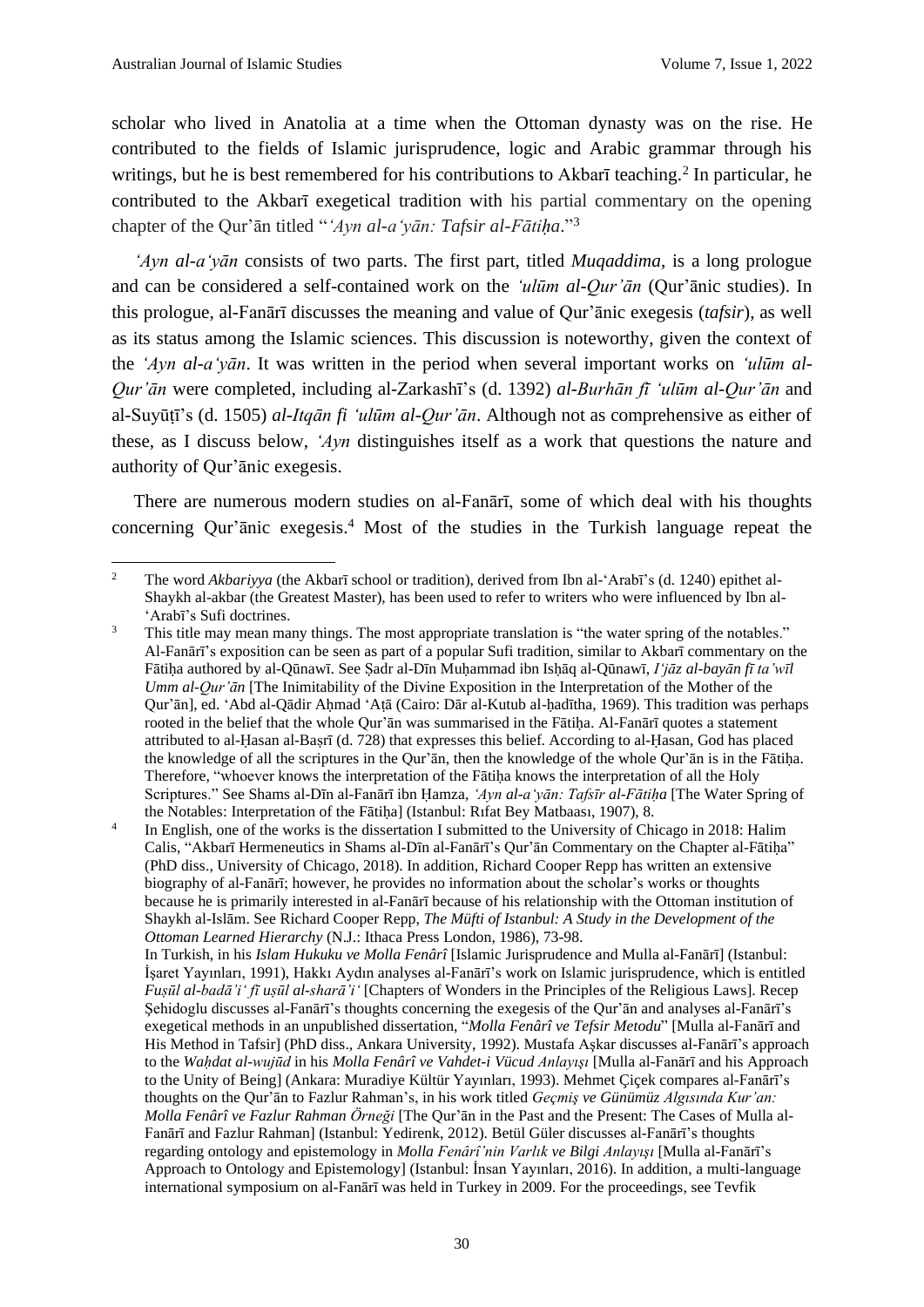assertion that al-Fanārī aimed at a synthesis among Islamic theology, Islamic philosophy and Islamic mysticism partly based on his ideas presented in the *'Ayn*. <sup>5</sup> Some even claimed al-Fanārī adopted syncretism in his commentary,<sup>6</sup> probably due to superficial readings of *'Ayn*, where he uses Our'anic phrases as a pretext for raising many different points in several fields, such as linguistics, rhetoric, theology, jurisprudence and spirituality, to the extent that the *'Ayn* goes beyond being a commentary and, with its many pages, starts to look like a book of grammar, theology or Islamic law. In most of the commentary, he brings together opinions from many sources in these fields. In the current study, I argue that al-Fanārī's aim was not to synthesise; rather, his main concern was Akbarī teaching and he primarily attempted to justify Akbarī exegetical approaches in the *'Ayn*'s prologue by employing the terminology of the classical Islamic scholarly tradition, including the *'ulūm al-Qur'ān*. More specifically, I argue the appropriation of the Akbarī school scriptural hermeneutics led al-Fanārī to question the nature and authority of *tafsir* and eventually to develop an exegetical theory that emphasises the multilayering of Qur'ānic meanings, including their esoteric sense, and the openness of the Qur'ānic text to inexhaustible attempts at interpretation, not just interpretation based on traditional narrations. In the following pages, I will first give al-Fanārī's brief life story and describe his works in print. Then I will discuss the major characteristics of the *'Ayn* and al-Fanārī's approaches to Qur'ānic exegesis, emphasising hermeneutical ideas presented by Ibn al-'Arabī (d. 1240) and Sadr al-Din al-Qūnawī (d. 1274), which become clearer when they are considered together with al-Fanārī's comments.

Yucedogru, ed., *Uluslararası Molla Fenârî Sempozyumu: International Symposium on Molla Fanārī (Bursa: 2009)* [International Symposium on Mulla al-Fanārī] (Bursa: Bursa Büyükşehir Belediyesi, 2010).

<sup>5</sup> For example, Tahsin Görgün makes these claims in an entry he wrote on al-Fanārī's thoughts in *TDV Islam Ansiklopedisi*, an encyclopedia influential in research in Islamic studies, in the Turkish language. Tahsin Görgün, "Molla Fenari (Düşüncesi)," in *TDV İslam Ansiklopedisi*, accessed March 21, 2018, www.islamansiklopedisi.info.

<sup>6</sup> Mustafa Öztürk, "Molla Fenari ve Tefsirde Senkretizm," in *Uluslararası Molla Fenârî Sempozyumu: International Symposium on Molla Fanārī*, ed. Tevfik Yucedogru (Bursa: Bursa Büyükşehir Belediyesi, 2010).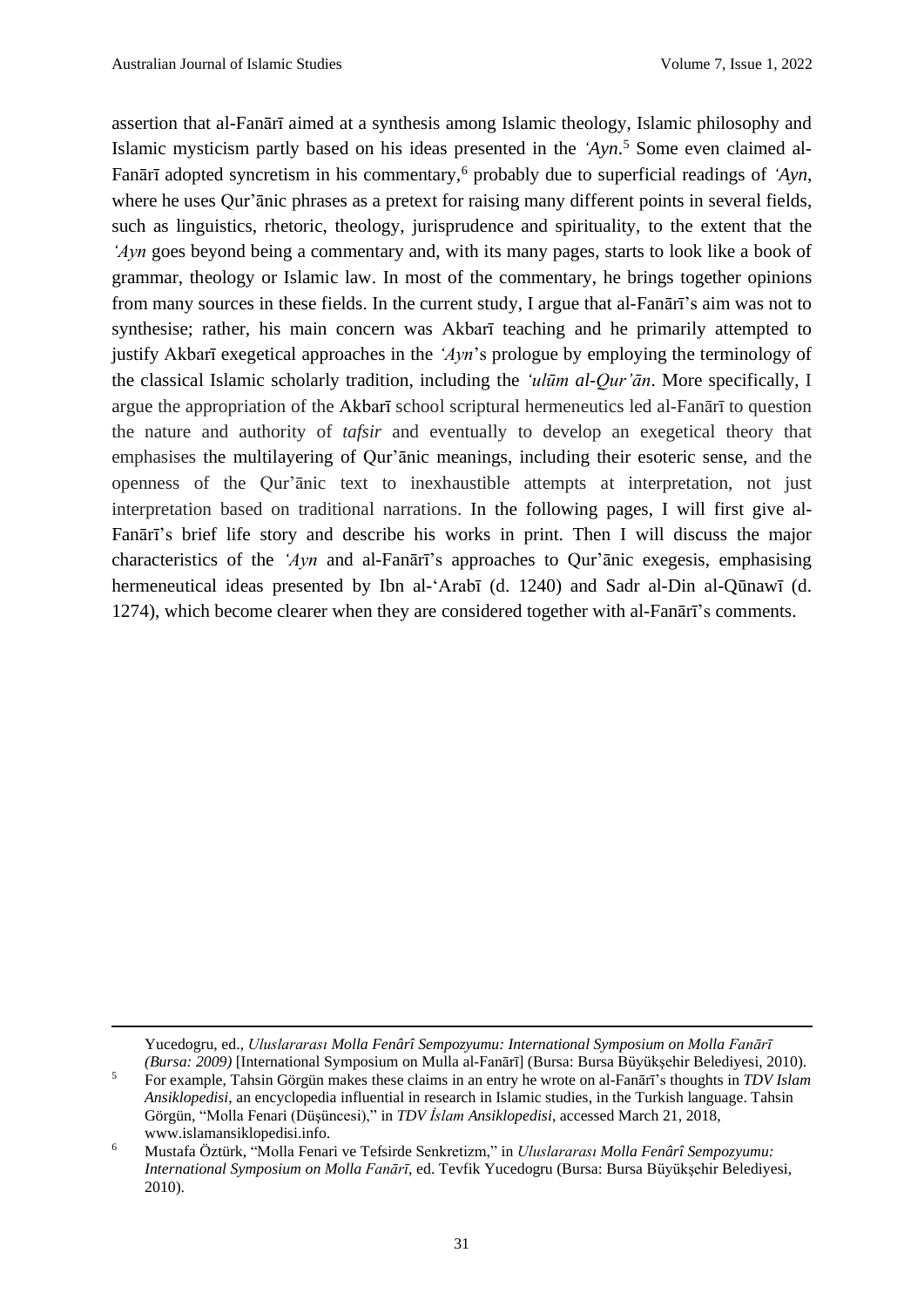# **AL-FANĀRĪ'S BRIEF LIFE STORY**<sup>7</sup>

Shams al-Dīn Muḥammad ibn Ḥamza, better known as Mulla al-Fanārī, was born in 1350. His birthplace is not clear.<sup>8</sup> He spent most of his life in Anatolia at a time that coincided with

<sup>8</sup> Some sources mention a village named Fanār as al-Fanārī's place of origin, accepting his epithet *fanārī* as a *nisba* to a place. See Ṭāshkubrīzāda, *al-Shaqā'iq al-nu'māniyya*, 17; Ṭāshkubrīzāda, *Miftāḥ al-saʻāda*, 2:109. However, Fanār's location is not certain in the sources; some point to Transoxiana, while others locate it in Anatolia. See Süleyman Sa'deddin Müstakimzade, *Mecelletü'n-nisâb fi'n-niseb ve'l-künâ ve'lelkâb* (facsims.) [The Book of Origins in Epithets, Titles and Nicknames] (Ankara: T.C. Kültür Bakanlığı Yayınları, 2000), 241; Beliğ, *Güldeste*, 239; Tahir, *Osmanlı Müellifleri*, 1:391; İsmail Hakkı Uzunçarşılı, *Osmanlı Devletinin İlmiye Teşkilatı* [The Class of Scholars in the Ottoman State] (Ankara: Türk Tarih Kurumu Basımevi: 1988), 228.

The epithet *fanārī* has other possible meanings. Al-Suyūṭī states he heard from al-Kāfiyajī that *fanārī* indicates an occupation, because it denotes "lantern maker" or "lantern seller" in old Turkish, whose speakers acquired the word *fanar* or *fanār*, which means "lantern," from the Greeks. Al-Suyūṭī, *Bughyat al-wu'āh*, 39. However, this would be Shams al-Dīn's ancestor's job, not his occupation, because he was a silk merchant. See Ṭāshkubrīzāda, *al-Shaqā'iq al-nu'māniyya*, 19. According to another story, when Shams al-Dīn's grandfather came to Anatolia, he was given a lantern as a gift, then the family came to be known by the epithet "ibn al-Fanārī." See Muḥammad ibn ʻAbd al-Raḥmān al-Sakhāwī, *al-Ḍaw' al-lāmiʻ li-ahl al-qarn al-tāsiʻ* [The Shining Light for the People of the Ninth Century] (Beirut: Dār al-Kutub al-ʻilmiyya, 2003), 3: 115. Another story has it that Shams al-Dīn was given this name after he gave an

<sup>7</sup> Early sources written by al-Fanārī's contemporaries such as Taqiyy al-Dīn al-Maqrīzī (d. 1442), Ibn Ḥajar al-'Asqalānī (d. 1449), Ibn Taghrībirdī (d. 1470) and 'Alī ibn Dāwūd al-Ṣayrafī (d. 1494) contain information on him. See Aḥmad ibn ʻAlī al-Maqrīzī, *al-Sulūk li-maʻrifa duwal al-mulūk* [The Journey for Knowledge of the Kings' States] (Beirut: Dār al-Kutub al-ʻilmiyya, 1997), 7:8-9; Ibn Ḥajar Aḥmad ibn ʻAlī al-ʻAsqalānī, *Inbā' al-ghumr bi-anbā' al-ʻumr* [Informing Beginners about News of the Lifetime] (Cairo: al-Majlis al-Aʻlā li-l-shu'ūn al-Islāmiyya, 2009-2011), 3:216-217 and 3:464-465; Abū al-Maḥāsin Yūsuf ibn Taghrībirdī, *al-Manhal al-ṣāfī wa-l-mustawfā baʻda al-wāfī* [The Pure and Perfect Spring after *al-Wāfī*] (Cairo: al-Hay'a al-ʻĀmma li-dār al-kutub, 1984), 10:40-41; al-Khaṭīb al-Jawharī 'Alī ibn Dāwūd al-Ṣayrafī, *Nuzhat al-nufūs wa-l-abdān fī tawārīkh al-zamān* [Pleasure Trip of the Hearts and the Bodies in the Stories of the Time] (Cairo: Maṭba'at Dār al-kutub, 1970), 2:469. Jalāl al-Dīn al-Suyūṭī (d. 1505) also reports on al-Fanārī from Ibn Hajar and Muhyī al-Dīn al-Kāfiyajī (d. 1474), al-Suyūtī's teacher and al-Fanārī's pupil. See Jalāl al-Dīn al-Suyūṭī, *Bughyat al-wu'āh fī ṭabaqāt al-lughawiyyīn wa-l-nuḥah* [Desired Knowledge for the Astute on the Classes of the Linguists and Grammarians] (Cairo: Maṭbaʻat al-Saʻāda, 1908), 39. Aḥmad ibn Muṣṭafā Ṭāshkubrīzāda (d. 1561) provides biographical data on al-Fanārī's life in his *al-Shaqā'iq*, which is the most important source for early Ottoman scholars. See Ahmad ibn Muṣṭafā Ṭāshkubrīzāda, *al-Shaqā'iq al-nu'māniyya fī 'ulamā' al-Dawlat al-'Uthmāniyya* [Red Anemone on the Scholars of the Ottoman State] (Beirut: Dār al-Kitāb al-'Arabī, 1975), 17-21; Ahmad ibn Mustafā Ṭāshkubrīzāda, *Miftāḥ al-saʻāda wa-miṣbāḥ al-siyāda fī mawḍūʻāt al-ʻulūm* [The Key of Happiness and the Lamp of Sovereignty in the Subjects of Sciences] (Beirut: Dār al-Kutub al-'ilmiyya, 2002), 2:109-111. Many later historians, biographers and bibliographers also include al-Fanārī in their works. For example, see Mehmed Mecdī, *Hadāiku'ş-Şekāik: Tercüme-i Şekāik-i Nu'māniyye* [The Garden of Red Anemone: Translation of the *al-Shaqā'iq*] (Istanbul: n.p., 1852), 47-53; 'Abd al-Ḥayy ibn Aḥmad ibn al-'Imād, *Shadharāt al-dhahab fī akhbār man dhahab* [Golden Pieces in the Stories of Those who Have Gone] (Beirut: Dār al-Kutub al-ʻilmiyya, 1998), 7:341; Muḥammad ibn 'Alī al-Shawkānī, *al-Badr al-ṭāli' bimaḥāsin man ba'da al-qarn al-sābi'* [The Rising Full Moon on the Good Qualities of Those who Came After the Seventh Century] (Beirut: Dār al-Kutub al-ʻilmiyya, 1998), 2:140-142; Muḥammad ʻAbd al-Ḥayy al-Laknawī, *Kitāb al-Fawā'id al-bahiyya fī tarājim al-Ḥanafiyya* [The Book of Beautiful Benefits in the Biographies of Hanafi Scholars] (Cairo: Ahmad Nājī al-Jamālī wa-Muhammad Amīn al-Khānjī, 1906), 166-167; İsmail Beliğ, *Güldeste-i riyāz-i irfān ve vefeyāt-ı dānişverān-ı nādiredān* [A Rose Bouquet from Wisdom Gardens and Deaths of Famous Scholars] (Bursa: Hüdavendigar Vilayeti Matbaası, 1884), 239- 244; Mehmed Süreyya, *Sicill-i Osmānī yāhud Tezkire-i meşāhī-i Osmāniye* [Ottoman Records or Biographies of Ottoman Scholars] (Istanbul: Matbaa-i Amire, 1891-97), 3:159; ʻUmar Riḍā Kaḥḥāla, *Muʻjam al-mu'allifīn: Tarājim muṣannifī al-kutub al-ʻArabiyya* [Encyclopedia of Authors: Biographies of the Writers of Arabic Books] (Beirut: Mu'assasat al-Risāla, 1993), 3:269-270; Mehmed Tahir, *Osmanlı Müellifleri* [Ottoman Authors] (Istanbul: Matbaa-i Amire, 1914-1928), 1:390-392; Hüseyin Hüsameddin, "Molla Fenârî," *Türk Tarih Encümeni Mecmuası* 18 (1926); Hüseyin Hüsameddin, "Molla Fenârî," *Türk Tarih Encümeni Mecmuası* 19 (1928).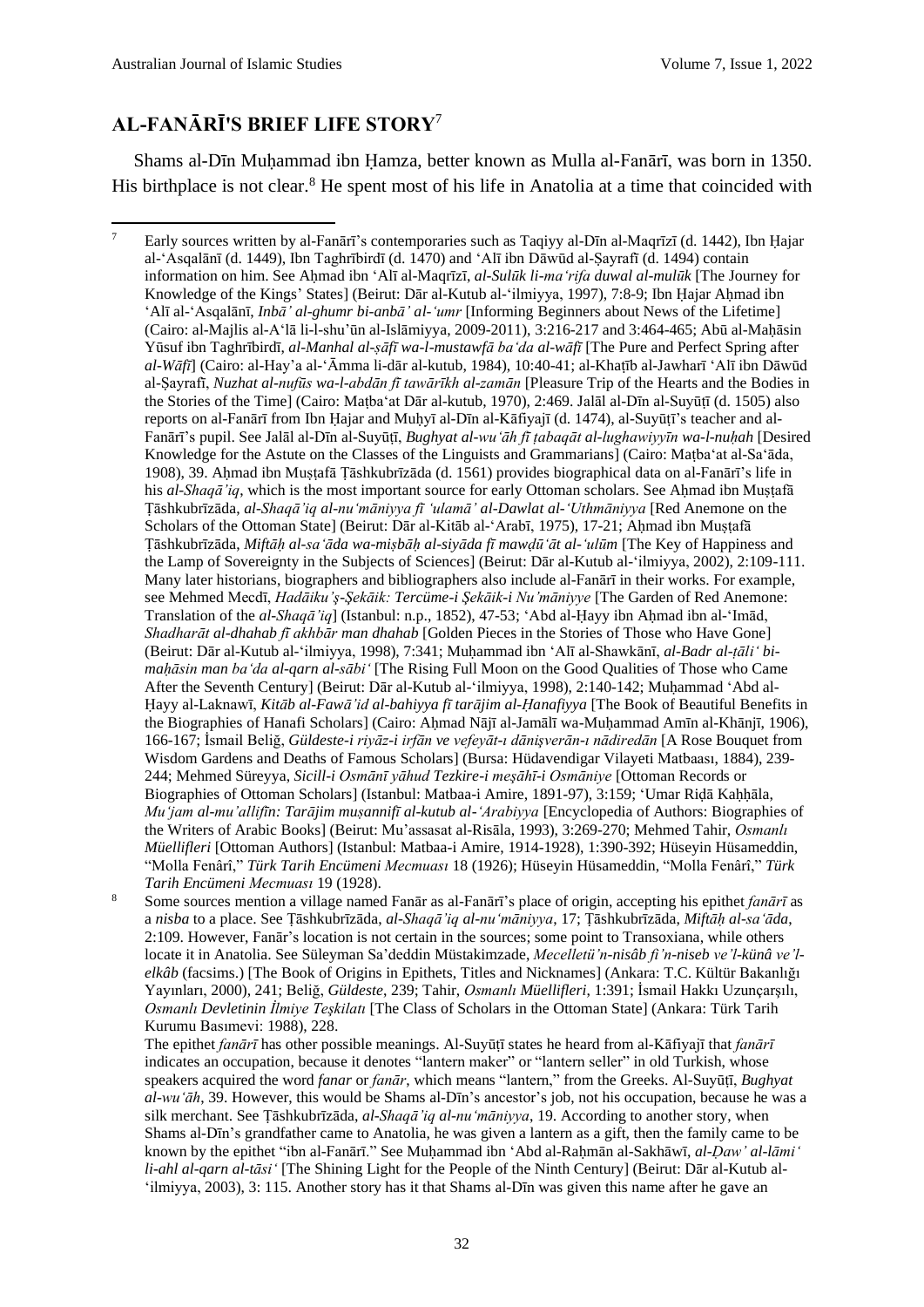the extension of the Islamisation and Turkisation process in Anatolia and the Balkans at the hands of the Ottomans. The Turkoman principalities in Anatolia, known as *Beyliks*, still existed, but they would be soon ended, one by one, by the Ottomans. After he received his early education from his father, who was a Sufi affiliated with the School of Ibn al-'Arabī,<sup>9</sup> al-Fanārī attended several Ottoman madrasas and studied under prominent '*ulamā* of his time, such as Kamāl al-Dīn Muḥammad ibn Muḥammad al-Ma'arrī (d. ?), 'Alā al-Dīn 'Alī al-Aswad (d. 1397) and Jamāl al-Dīn al-Aqsarāyī (d. 1370s).<sup>10</sup>

Al-Fanārī then travelled to Egypt to study under Akmal al-Dīn al-Bābartī (d. 1384).<sup>11</sup> an eminent scholar of Hanafī jurisprudence and Māturīdī theology.<sup>12</sup> It is reported that al-Bābartī also believed in the Akbarī teaching of the Unity of Beings (*Waḥdat al-wujūd*).<sup>13</sup> In this sense, the intellectual interests of al-Fanārī and al-Bābartī perfectly overlapped; as Ḥanafī and Akbarī, al-Fanārī found an excellent ground for cultivating Sufi ideas at his young age under the tutelage of such an eminent figure as al-Bābartī. Along with al-Fanārī, some other wellknown names from Anatolia, including Shaykh Badr al-Dīn ibn Qāḍī Simawna (ex. 1420), were also part of al-Bābartī's circle.

When al-Fanārī returned to the Ottoman lands, he was appointed as a *mudarris* (professor) in Bursa, the capital of the Ottomans.<sup>14</sup> Then he was promoted to the post of  $q\bar{q}d\bar{l}$  (judge) in Bursa, <sup>15</sup> where he was serving as chief judge when Timur (Tamerlane) (r. 1370-1405), the powerful Turco-Mongol conqueror, decisively defeated the Ottomans at the Battle of Ankara in 1402. Al-Fanārī and other notables were captured when Timur invaded and sacked the city. He was eventually released and took refuge in the Karamanids, one of the Anatolian principalities that had been suppressed by the Ottomans and restored by Timur.<sup>16</sup> Al-Fanārī migrated to Konya, the Karamanids capital in central Anatolia, and stayed there during the civil war that put the Ottoman dynasty in an interregnum period.<sup>17</sup> Al-Fan $\bar{a}r\bar{i}$  eventually returned to Bursa when Mehmed I (Çelebi) (r. 1413-1421), an Ottoman sultan, ended the civil

ornamented lantern as a gift to Emir Sultan, a Sufi saint who settled in Bursa and became an advisor and son-in-law of the Ottoman sultan, Bāyezīd I. See Tahir, *Osmanlı Müellifleri*, 1:391.

<sup>9</sup> Ṭāshkubrīzāda, *al-Shaqā'iq al-nu'māniyya*, 18.

<sup>10</sup> Al-'Asqalānī, *Inbā' al-ghumr*, 3:464.

 $\frac{11}{12}$  Ibid., 3:465.

<sup>12</sup> For al-Bābartī, see Ibn Ḥajar Aḥmad ibn ʻAlī al-'Asqalānī, *al-Durar al-kāmina fī aʻyān al-mi'a al-thāmina* [The Hidden Pearls in the Notables of the Eight Hundred] (Hyderabad: Maṭbaʻat Majlis Dā'irat al-Maʻārif, 1929-1931), 4:250-251; al-'Asqalānī, *Inbā' al-ghumr*, 1:298; al-Qāsim ibn ʻAbdullāh Ibn Quṭlūbughā, *Tāj al-tarājim fī ṭabaqāt al-Ḥanafiyya* [The Crown of Biographies in the Classes of Hanafi Scholars] (Baghdad: Maktabat al-Mathannā, 1962), 66; al-Suyūṭī, *Bughyat al-wu'āh*, 103; Ṭāshkubrīzāda, *Miftāḥ alsa'āda*, 2:243-244; al-Laknawī, *al-Fawā'id al-bahiyya*, 195-199; Tahir, *Osmanlı Müellifleri*, 1:221-222; Kaḥḥāla, *Muʻjam al-mu'allifīn*, 3:699.

<sup>13</sup> Ibn Ḥajar recounts from Ibn Khaldūn (d. 1406) that al-Bābartī used to believe in the *Waḥdat al-wujūd* (*madhhab al-waḥda*). See al-'Asqalānī, *al-Durar al-kāmina*, 4: 250. Ibn Khaldūn knew al-Bābartī personally and exchanged ideas with him. See Ibn Khaldūn, *The Muqaddimah: An Introduction to History*, trans. Franz Rosenthal (New York: Pantheon Books, c. 1958), 2:229.

<sup>14</sup> Ṭāshkubrīzāda, *al-Shaqā'iq al-nu'māniyya*, 18.

<sup>15</sup> Al-'Asqalānī, *Inbā' al-ghumr*, 3:465.

<sup>16</sup> Hüsameddin, "Molla Fenârî," 18, 376-377; İsmail Hakkı Uzunçarşılı, *Osmanlı Tarihi: Kuruluştan İstanbul'un Fethine Kadar* [Ottoman History: From the Foundation to the Conquest of Istanbul] (Ankara: Türk Tarih Kurumu Basımevi, 1947), 1:169; Uzunçarşılı, *Osmanlı Devletinin İlmiye Teşkilatı*, 165.

<sup>17</sup> Hüsameddin, "Molla Fenârî," 18, 377-378.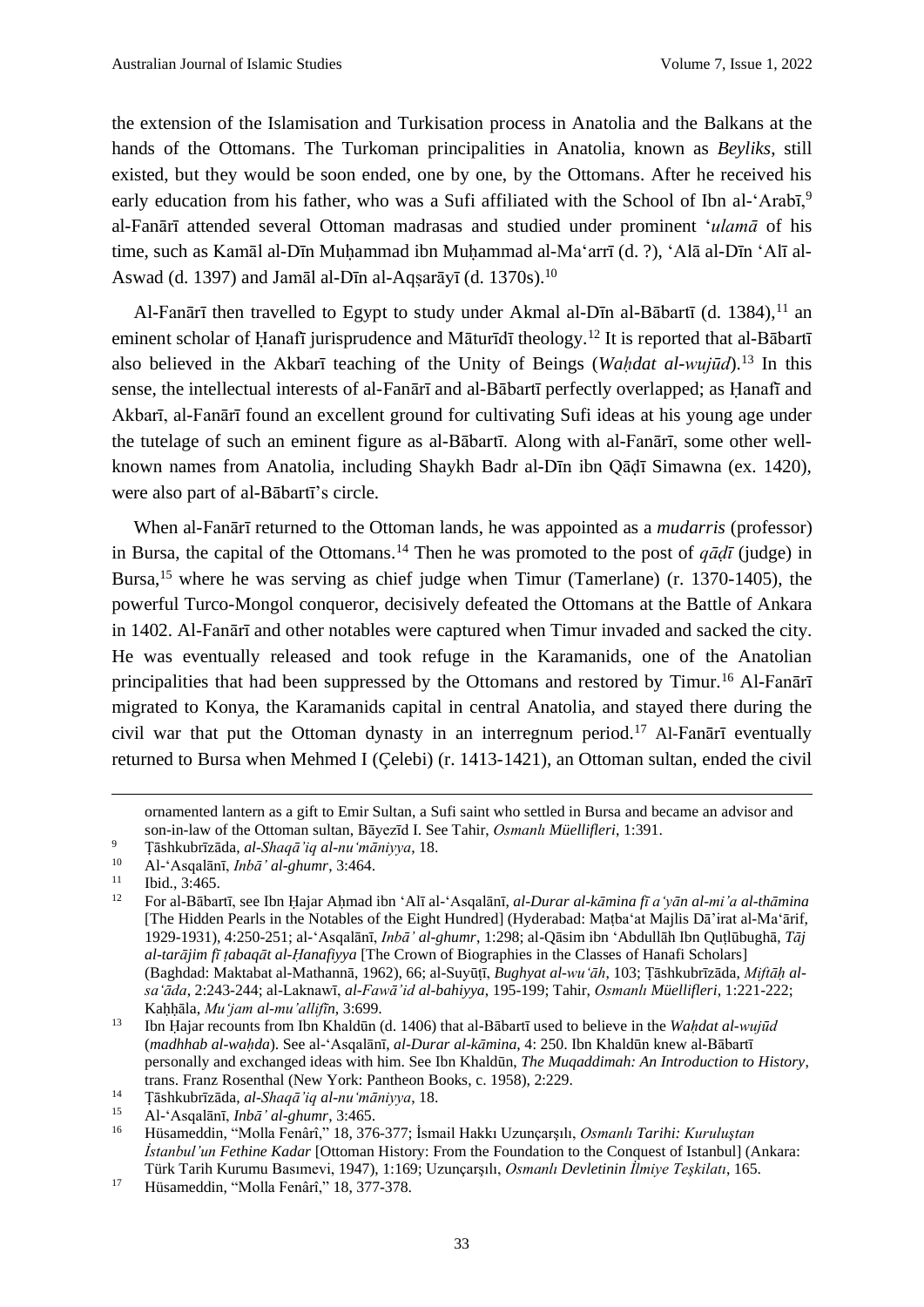war, which had lasted for 11 years. He was welcomed with great respect and honour then appointed as a *mudarris* and *qāḍī* again.<sup>18</sup>

Several years later, al-Fanārī set out on pilgrimage in 1419 during the well-known rebellion led by Shaykh Badr al-Dīn ibn Qādī Simawna, which disturbed Western Anatolia.<sup>19</sup> When al-Fanārī was in Jerusalem on his way back from Arabia, Sayf al-Dīn al-Mu'ayyad (r. 1412-1421), the Mamluk sultan of Egypt, invited him to Cairo to ask him for news about the Ottomans. Al-Fanārī arrived in Cairo in 1420 and was treated with extreme hospitality by the Sultan.<sup>20</sup> Ibn Ḥajar records an interesting anecdote about al-Fanārī's visit to Cairo:

He (al-Fanārī) was a man of good character and extreme generosity, but he was being criticized because of his affiliation with Ibn al-'Arabī and that he used to teach *Fuṣūṣ alhikam* and lecture on it. When he came to Cairo, he displayed nothing about [his interest in Ibn al-'Arabī's teaching]. He performed pilgrimage in the year 822 (1419). When he came back, Sultan al-Mu'ayyad invited him, and al-Fanārī arrived in Cairo and met its notables. He made no remark about the above-mentioned teaching [of Ibn al-'Arabī], which might be criticized. Some who respected him requested him to keep silent on this issue.<sup>21</sup>

Ibn Ḥajar's words give us a hint about the Egyptian scholars' opinion regarding Ibn al- 'Arabī. In such an environment, al-Fanārī normally made no mention of al-Shaykh al-Akbar and his school, but he had a chance during his visit to Egypt to teach his own works,  $22$  give lectures on Islamic law<sup>23</sup> and debate with Egyptian scholars on Arabic grammar.<sup>24</sup> After a two-week stay, al-Fanārī left Cairo in great glory, bearing priceless presents from the Sultan and statesmen.<sup>25</sup>

When al-Fanārī returned to the Ottoman lands after his pilgrimage and visit to Egypt, the rebellion led by Badr al-Dīn had already been suppressed.<sup>26</sup> Upon his return, al-Fanārī was appointed as the *muft*<sub>i</sub> of Bursa in the time of Sultan Murad II (r. 1421-44 and 1446-51).<sup>27</sup>

<sup>18</sup> Al-'Asqalānī, *Inbā' al-ghumr*, 3:465; Ibn Taghrībirdī, *al-Manhal al-ṣāfī*, 10:40.

<sup>19</sup> Al-Maqrīzī, *al-Sulūk*, 7: 8. Badr al-Dīn was al-Fanārī's fellow pupil when he was in Egypt. He was a prominent scholar on Islamic jurisprudence and was influenced by Ibn al-'Arabī's teaching. He was captured and executed in 1420 as a rebellious heretic. For Badr al-Dīn, see Ṭāshkubrīzāda, *al-Shaqā'iq alnu'māniyya*, 33-34; Tahir, *Osmanlı Müellifleri*, 1:39-40; Hans J. Kissling, "Badr al-Dīn ibn Kāḍī Samāwnā," in *The Encyclopaedia of Islam*, 2nd ed. (Brill Online, 2010), http://referenceworks. brillonline.com/browse/encyclopaedia-of-islam-2.

<sup>20</sup> Al-Maqrīzī, *al-Sulūk*, 7:8; al-'Asqalānī, *Inbā' al-ghumr*, 3:465; Ibn Taghrībirdī, *al-Manhal al-ṣāfī*, 10:40.

<sup>21</sup> Al-'Asqalānī, *Inbā' al-ghumr*, 3:465. This passage is from al-Fanārī's entry by Ibn Ḥajar.

<sup>22</sup> Ibn Taghrībirdī, *al-Manhal al-ṣāfī*, 10:41.

<sup>23</sup> Al-Maqrīzī, *al-Sulūk*, 7:9.

<sup>24</sup> Muṣṭafā ibn 'Abdullāh Kātib Chalabī, *Kashf al-ẓunūn ʻan asāmī al-kutub wa-l-funūn* [The Removal of Doubts from the Book Titles and the Arts] (Beirut: Dār al-Fikr, 1982), 1:223.

<sup>25</sup> Al-Maqrīzī, *al-Sulūk*, 7:8-9. According to Ibn Ḥajar, al-Fanārī stayed in Cairo for one and a half months. Al-'Asqalānī, *Inbā' al-ghumr*, 3:216.

<sup>&</sup>lt;sup>26</sup> Hüsameddin, "Molla Fenârî," 19, 150.<br><sup>27</sup> Penn. *The Müfti of Istanbul*, 73, 4 For

<sup>27</sup> Repp, *The Müfti of Istanbul*, 73-4. For a detailed analysis of the reports about al-Fanārī's appointment as "*muftī*" in the historical sources, see Repp, *The Müfti of Istanbul*, 91-2. For a discussion of the origin and functions of the post of *muftī* in its early phase in the Ottoman state, see Repp, *The Müfti of Istanbul*, 111- 24.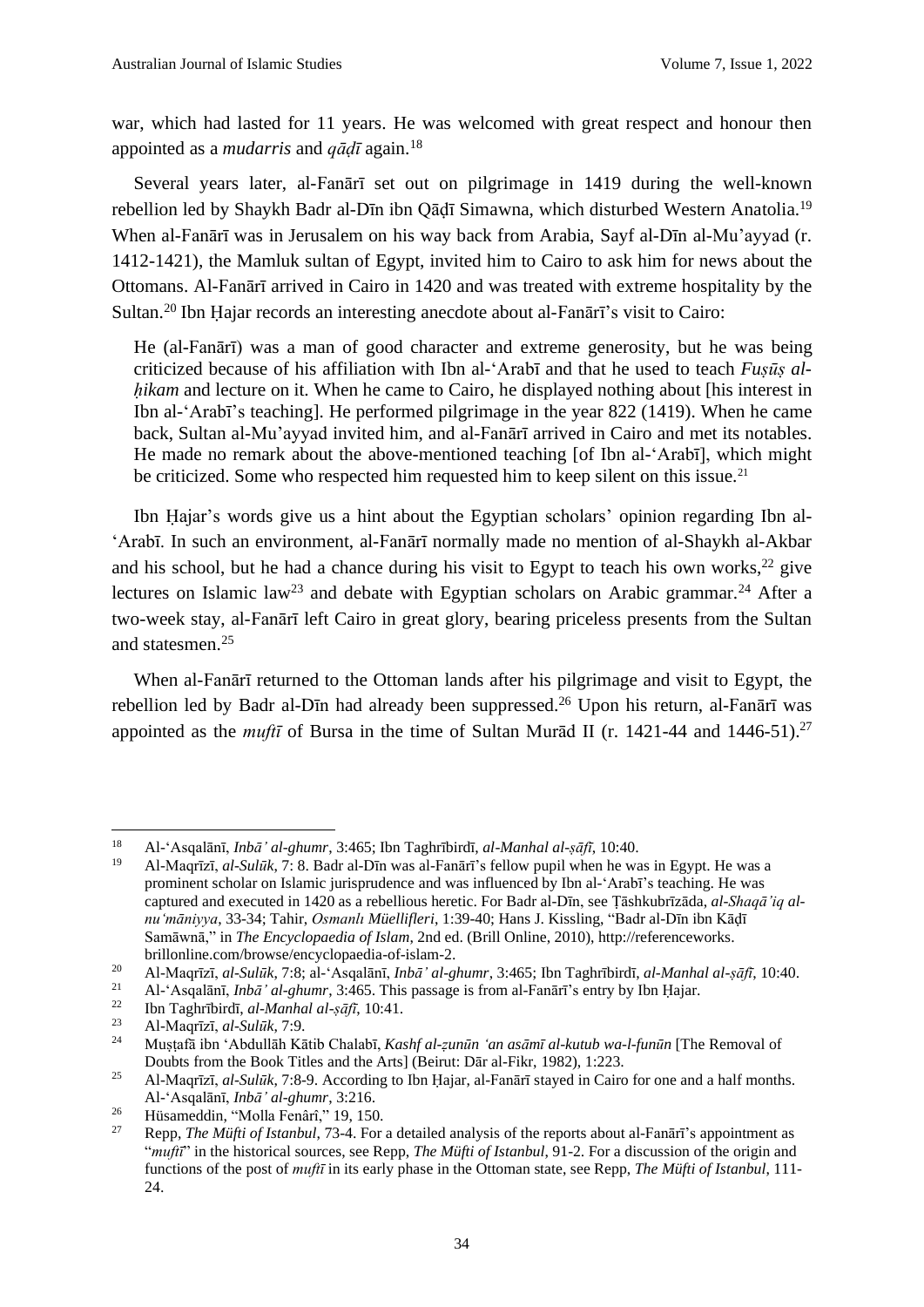Many Ottoman historians, following Sa'dedd<del>i</del>n Müstakimzade (d. 1787), an 18<sup>th</sup> century Ottoman biographer, took this to mean that al-Fanārī became the first *Shaykh al-Islām*. 28

Near to his death, al-Fanārī went on his second pilgrimage in 1430 to express his gratitude to God for his recovery from temporary blindness.<sup>29</sup> Shortly after his return to Bursa in the spring of 1431, he died<sup>30</sup> and was buried there in the graveyard of the mosque he had built.<sup>31</sup>

## **AL-FANĀRĪ'S WORKS**

Brockelmann and Baghdādī attribute to al-Fanārī more than 20 works in several fields.<sup>32</sup> Most of them are found in libraries in manuscript form. In addition to *'Ayn al-a'yān*, the following are his works in print, all of which were written in Arabic.

- *Asās al-taṣrīf*: A short treatise on morphology in Arabic (*ṣarf*).<sup>33</sup>
- *al-Fawā'id al-Fanāriyya: Sharh al-Īsāghūjī*: A commentary on Athīr al-Dīn al-Abharī's (d. 1264) famous treatise on logic, *al-Īsāghūjī*. <sup>34</sup> This is a well-known work in the Indian Muslim territories<sup>35</sup> and Ottoman madrasas.<sup>36</sup>
- *Fuṣūl al-badā'i' fī uṣūl al-sharā'i'*: A lengthy work on Islamic legal theory (*uṣūl al* $figh$ ). It was first published in 1872 in Istanbul,<sup>37</sup> then in 2006 in Beirut.<sup>38</sup>

<sup>28</sup> Repp, "Shaykh al-Islam (in the Ottoman Empire)," in *The Encyclopaedia of Islam*, 2nd ed. (Brill Online, 2010), accessed March 21, 2018, http://referenceworks.brillonline.com/browse/encyclopaedia-of-islam-2. Despite the fact the term *Shaykh al-Islām* was not used as a bureaucratic title and no post equivalent to this rank was clearly defined during al-Fanārī's time, it seems he took some of the functions of this "later-tobe-established" office on himself. Regarding the question "Was al-Fanārī the first Ottoman *Shaykh al-Islām*?" Repp concludes that Sultan Murād II's conscious policy to create "a religious authority alongside of the secular power" was partly realised in al-Fanārī. See Repp, *The Müfti of Istanbul*, 123-124.

<sup>29</sup> Al-'Asqalānī, *Inbā' al-ghumr*, 3:465. Ibn Taghrībirdī also mentions al-Fanārī's second pilgrimage but does not refer to his blindness. See Ibn Taghrībirdī, *al-Manhal al-ṣāfī*, 10:41.

<sup>&</sup>lt;sup>30</sup> Historical and biographical sources give different dates for al-Fanārī's death. For an assessment of them, see Repp, *The Müfti of Istanbul*, 93-97.

<sup>31</sup> Ṭāshkubrīzāda, *al-Shaqā'iq al-nu'māniyya*, 19; Beliğ, *Güldeste*, 241; Tahir, *Osmanlı Müellifleri*, 1:390.

<sup>32</sup> Carl Brockelmann, *Geschichte der arabischen Litteratur: Zweite den Supplementbänden angepasste Auflage* [History of Arabic Literature: Second Edition, Adapted from the Supplementary Volumes] (Leiden: E. J. Brill, 1943-1949), 2:303-4; Carl Brockelmann, *Geschichte der arabischen Litteratur: Supplementband* [History of Arabic Literature: Supplementary Volume] (Leiden: E. J. Brill, 1936-1942), 2:328-9; Ismā'īl Bāshā al-Baghdādī, *Hadiyyat al-'ārifīn: Asmā' al-mu'allifīn wa-āthār al-muṣannifīn* [The Gift of the Wise: Names of the Authors and Works of the Writers] (Istanbul: Wakālat al-Maʻārif al-jalīla fī maṭbaʻatihā, 1951-1955), 2:188-9.

<sup>33</sup> Shams al-Dīn Muḥammad ibn Ḥamza al-Fanārī, *Asās al-Ṣarf* [Principle of Morphology] (Cairo: Dār Bayān al-'Arabī, 2008).

<sup>34</sup> One of the editions is Shams al-Dīn Muḥammad ibn Ḥamza al-Fanārī, *Fenārī* (Istanbul: Dersaadet: 1857- 1858). The most recent edition – Shams al-Dīn Muḥammad ibn Ḥamza al-Fanārī, *Al-Fawā'id al-Fanāriyya* [Fanarian Benefits] (Beirut: Dār al-Kutub al-'ilmiyya, 2014) – was published along with al-Abharī's *al-Īsāghūjī* and Aḥmad ibn Maḥmūd's *Qawl Aḥmad*.

<sup>35</sup> Al-Laknawī, *al-Fawā'id al-bahiyya*, 167.

<sup>36</sup> Mehmet Yalar lists 14 glosses on *al-Fawā'id* that are mentioned in the bibliographical sources. See Mehmet Yalar, "Molla Fenârî'nin İsâgucî Şerhi ve Şark Medrese Geleneğindeki Yeri" [Mulla al-Fanārī's Commentary on the Isagoge and Its Place in the Eastern Madrasa Tradition], in *Uluslararası Molla Fenârî Sempozyumu: International Symposium on Molla Fanārī*, ed. Tevfik Yucedogru (Bursa: Bursa Büyükşehir Belediyesi, 2010), 566-8. This number would be much higher if it included manuscripts in libraries not listed in the sources. The most popular glosses are Aḥmad ibn Maḥmūd ibn Khadir's (d. 1543) *Qawl Aḥmad* and Burhān al-Dīn al-Bulghārī's *al-Farāid al-Burhāniyya*.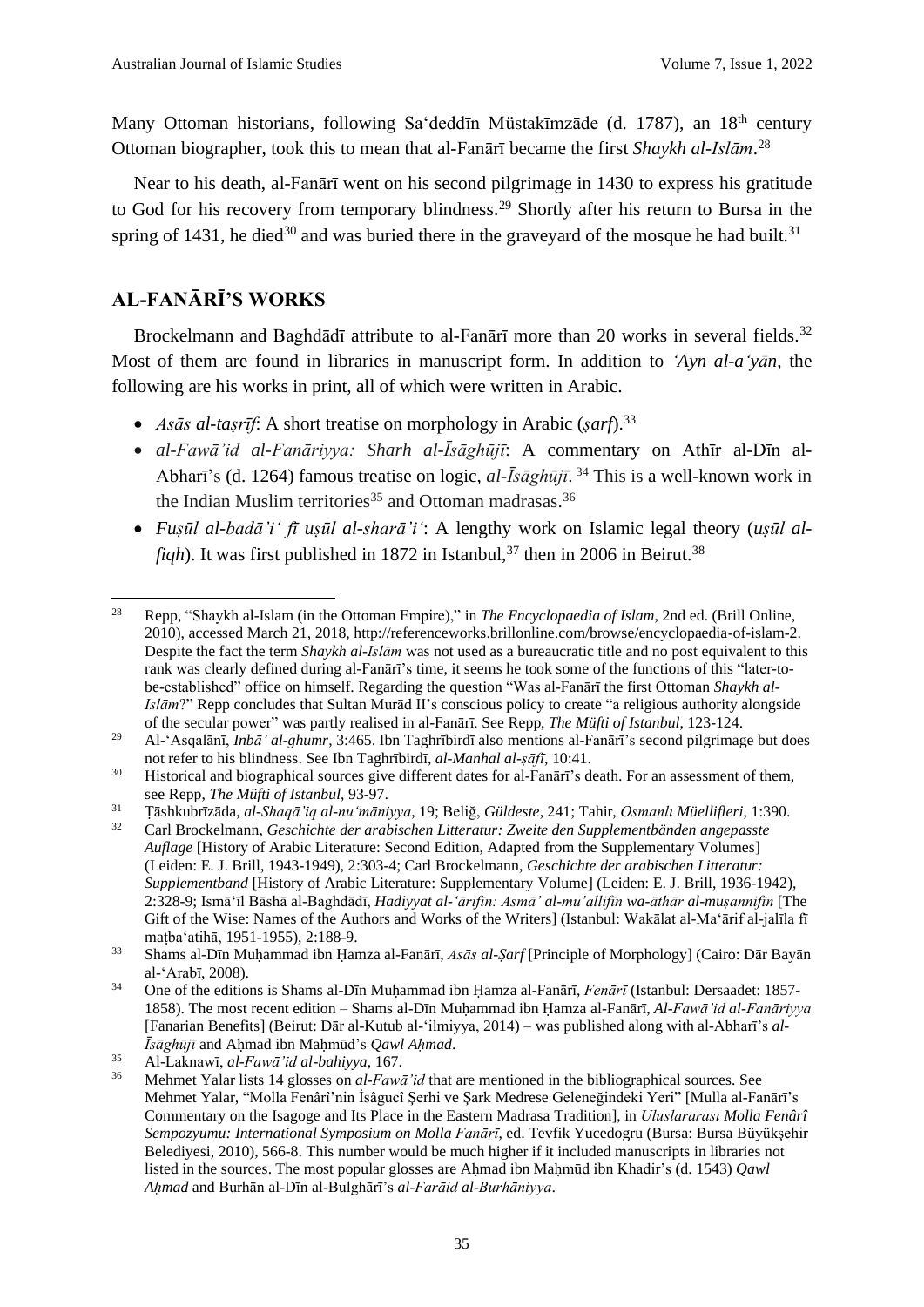- *Miṣbāḥ al-uns bayn al-ma'qūl wa-l-mashhūd fī sharḥ Miftāḥ ghayb al-jam' wa-l-wujūd li-l-Qūnawī*: A long commentary in Arabic on al-Qūnawī's key work, *Miftāḥ al-ghayb*, which focuses on metaphysics and has been subjected to many commentaries in Arabic and Persian. *Miftāḥ* has been taught to advanced students in the madrasas of Iran, along with al-Fanārī's *Miṣbāḥ*. 39
- *Risāla fī al-Taṣawwuf*: A short treatise in which al-Fanārī briefly explains the principles of Akbarī ontology.<sup>40</sup>

# **AL-FANĀRĪ'S QUR'ĀNIC COMMENTARY AND SCRIPTURAL HERMENEUTICS**

*'Ayn al-a'yān: Tafsir Sūrat al-Fātiḥa* is the title of al-Fanārī's partial Qur'ānic commentary on the Fātiha chapter. It was published in 1907 in Istanbul<sup>41</sup> and it is possible to find many manuscripts in world libraries. Considering that Fātiha is only seven short verses, *'Ayn al-a'yān* amounts to a fairly large partial commentary, with 376 pages in its published version. It consists of two parts, a prologue and a commentary on Fātiha. The first part, the prologue, makes up approximately one-fourth of the work and is divided into four chapters.

<sup>37</sup> Shams al-Dīn Muḥammad ibn Ḥamza al-Fanārī, *Fuṣūl al-badā'i' fī uṣūl al-sharā'i'* [Chapters of Wonders in the Principles of the Religious Laws] (Istanbul: Şeyh Yahya Matbaası, 1872).

<sup>38</sup> Shams al-Dīn Muḥammad ibn Ḥamza al-Fanārī, *Fuṣūl al-badā'i' fī uṣūl al-sharā'i'* [Chapters of Wonders in the Principles of the Religious Laws] (Beirut: Dār al-Kutub al-'ilmīyya, 2006).

<sup>39</sup> William C. Chittick, "Ṣadr al-Dīn Muḥammad ibn Isḥāḳ ibn Muḥammad ibn Yūnus al-Ḳūnawī," in *The Encyclopaedia of Islam*. 2nd ed., Brill Online, accessed March 21, 2018, http://referenceworks.brillonline. com/browse/encyclopaedia-of-islam-2; William C. Chittick, "The Last Will and Testament of Ibn 'Arabi's Foremost Disciple and Some Notes on its Author," *Sophia Perennis* 4, no. 1 (1978): 48; Reşat Öngören, "Miftahu'l-gayb," in *TDV İslam Ansiklopedisi*, accessed March 12, 2018, www.islamansiklopedisi.info. In addition to there being numerous manuscripts in the libraries, the *Miṣbāḥ* was published several times in Iran, together with the text of the *Miftāḥ*. See Ṣadr al-Dīn Muḥammad ibn Isḥāq al-Qūnawī and Shams al-Dīn Muḥammad ibn Ḥamza al-Fanārī, *Miftāḥ al-ghayb and Sharḥuhū Miṣbāḥ al-uns* [The Key of the Unseen and Its Commentary The Lamp of Closeness], 3rd ed. (Tehran: Mawlā, 2009); Shams al-Dīn Muḥammad ibn Ḥamza al-Fanārī, *Miṣbāḥ al-uns fī sharḥ Miftāḥ ghayb al-Jamʻ wa-l-wujūd Ṣadr al-Dīn Muḥammad ibn Isḥaq Qūnavī* [The Lamp of Closeness: The Commentary of Ṣadr al-Dīn Qūnavī's the Key of the Unseen of the Unity and Being], 2nd ed. (Tehran: Intishārāt-i Fajr, 1985). One of the editions edited by Muhammad Khājawī also contains six super-commentaries written by Persian writers, including Ayatollah Khomeini (d. 1989). Khomeini's super-commentary was published separately: Ruhollah Khomeini, *Ta'liqāt 'alā Sharḥ Fuṣuṣ al-ḥikam wa-Miṣbāḥ al-uns* [Super-Commentaries on the Commentary of the Bezels of Wisdom and the Lamp of Closeness] (Qum: Pasdar-e Islam, 1989-1990). Khājawī has also translated the *Miṣbāḥ* into Persian: Shams al-Dīn Muḥammad ibn Ḥamza al-Fanārī, *Tarjuma-yi Miṣbāḥ al-uns-i Ḥamza Fanārī* [The Translation of Ḥamza al-Fanārī's The Lamp of Closeness], trans. Muḥammad Khājawī (Tehran: Mawlā, 1995). There are other studies on the *Miṣbāḥ* in English and Turkish. See Alan Godlas, "Molla Fanārī and the Miṣbāḥ al-uns: The Commentator and the Perfect Man," in *Uluslararası Molla Fenârî Sempozyumu: International Symposium on Molla Fanārī*, ed. Tevfik Yucedogru (Bursa: Bursa Büyükşehir Belediyesi, 2010); Muammer İskenderoğlu, *Molla Fenârî'de Tasavvuf Metafiziği: Misbahu'l-Üns Üzerine Bir İnceleme* [Sufi Metaphysics in Mulla al-Fanārī: A Study on the Lamp of Closeness] (Istanbul: Değişim Yayınları, 2016).

<sup>&</sup>lt;sup>40</sup> Muhammad Khājawī published this work in Iran along with its Persian translation: Shams al-Dīn Muḥammad ibn Ḥamza al-Fanārī, *Tarjuma wa-matn-i sharḥ-i rubā'ī-i Shaykh-i Akbar Muḥī al-Dīn A'rabī* [The Translation and the Text of the Commentary on a Quatrain by the Greatest Shaykh Ibn al-'Arabī], 2nd ed., trans. Muhammad Khājawī (Tehran: Mawla, 2007).

<sup>41</sup> al-Fanārī, *'Ayn al-a'yān*. This version contains a lot of errors, poor punctuation and misleading subdivisions. Some parts are misprinted so badly they are illegible. The manuscripts that formed the basis of this edition are not identified. I am currently working on a critical edition of the *'Ayn*.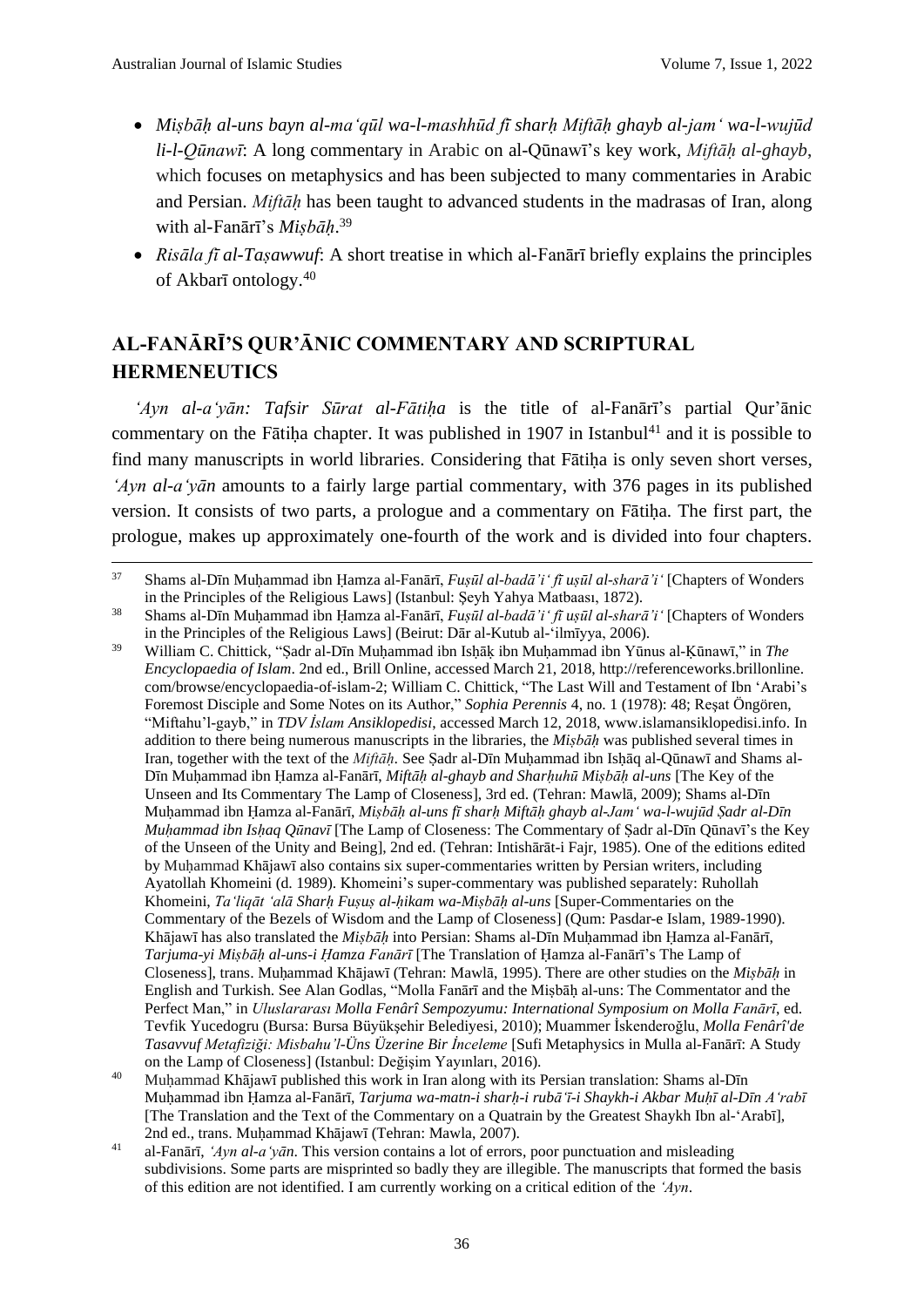The commentary, which follows in the second half of the work, contains standard hermeneutic discussions of language, ritual practices, narratives, theology, etc., as well as Sufi exegesis grounded in "allusion" (*ishāra*). In this section, I will discuss the outstanding features of the *'Ayn* and outline al-Fanārī's approach to scriptural hermeneutics.

#### *The Layers of Qur'ānic Meaning*

The most outstanding feature of al-Fanārī is his emphasis on "layers of meaning" (or "*marātib al-ma'na*," as he puts it),  $42$  which include, but are not reducible to, esoteric meaning. The idea that Qur'ānic interpretation cannot be reduced to its literal sense because it contains hidden meanings beneath its outward expression has stood out in many Sufi writings since the early period of Sufism. According to Sufi hermeneutics, the esoteric meaning is not accessible to everyone; only the spiritually elite can detect the inner sense of the Qur'ān.<sup>43</sup> Al-Fanārī, following the Sufi writers before him, reads the Qur'ān as a text that has an esoteric meaning besides its literal one. However, the simple dichotomy of esoteric and exoteric meanings in Qur'ānic interpretation does not adequately explain al-Fanārī's exegetical approach. He embraces a fourfold interpretational system based on a Prophetic tradition that was well known, especially in Sufi circles: "The Qur'ān was sent down in seven readings. Each letter of the Qur'ān has an exterior (*ẓahr*) and an interior (*batṇ*). Each letter has a limit (*hạdd*) and each limit has an observation point (*matḷaʿ/muṭṭalaʿ*)."<sup>44</sup>

Following Ibn al-'Arabī and al-Qūnawī, al-Fanārī takes the abovementioned *ḥadīth* as the basis of his scriptural hermeneutics. Ibn al-'Arabī was the first Sufi who associated the *ḥadīth* with the Akbarī theory of ontological levels.<sup>45</sup> According to him, the notions of the *ḥadīth* (*ẓahr*, *batṇ*, *hạdd* and *matḷaʿ/muṭṭalaʿ*) refer to ontological depths, all of which are understood in Akbarī metaphysics as hierarchical manifestations of the divine essence. Ṣadr al-Dīn al-Qūnawī, as the first Akbarī writer to systematise the ontological levels, identifies five, which are famously referred to as the "five presences" (*al-ḥaḍarāt al-khams*).<sup>46</sup> In his commentary, al-Qūnawī explains these levels through the notions of *ḥadīth*: *ẓahr* represents the physical forms (*al-ṣuwar al-maḥsūsa*) in existence; *baṭn* refers to a deeper form of existence, where heavenly spirits (*al-arwāḥ al-qudsiyya*), which are hidden from the eyes, reside; *ḥadd* is the intervening level and pertains to the intervening world (*'ālam al-mithāl*), which marks the boundary between the visible and invisible worlds; and *matla'/muttala'* refers to the level of the divine names, where the other three levels have their origin.<sup>47</sup> Al-

<sup>42</sup> Fanārī, *'Ayn al-a'yān*, 90.

<sup>43</sup> For a study on the mystical interpretation of the Qur'ān, see Kristin Zahra Sands, *Sufi Commentaries on the Qur'ān in Classical Islam* (London; New York: Routledge, 2006).

<sup>44</sup> For a comprehensive study of the *ḥadīth* and its interpretation by Sufi and non-Sufi scholars over time, see Halim Calis, "The 'Four Aspects of the Qur'ān' Ḥadīth and the Evolution of Ṣūfī Exegesis until Shams al-Dīn al-Fanārī (d. 834/1431)," *Journal of Qur'ānic Studies* 22, no. 3 (2020): 1-34.

<sup>45</sup> Ibn al-'Arabī might have been influenced by Shihāb al-Dīn al-Suhrawardī, who interpreted the *ḥadīth*, for the first time, as indicating that one of the layers of the Qur'ānic meaning is the spiritual experience of witnessing God. See Calis, "Four Aspects of the Qur'ān," 11.

<sup>46</sup> William C. Chittick, "The Five Divine Presences: From Al-Qūnawī to Al-Qayṣarī" *The Muslim World* 72 (1982): 109.

<sup>47</sup> Al-Qūnawī, *Iʻjāz al-bayān*, 378.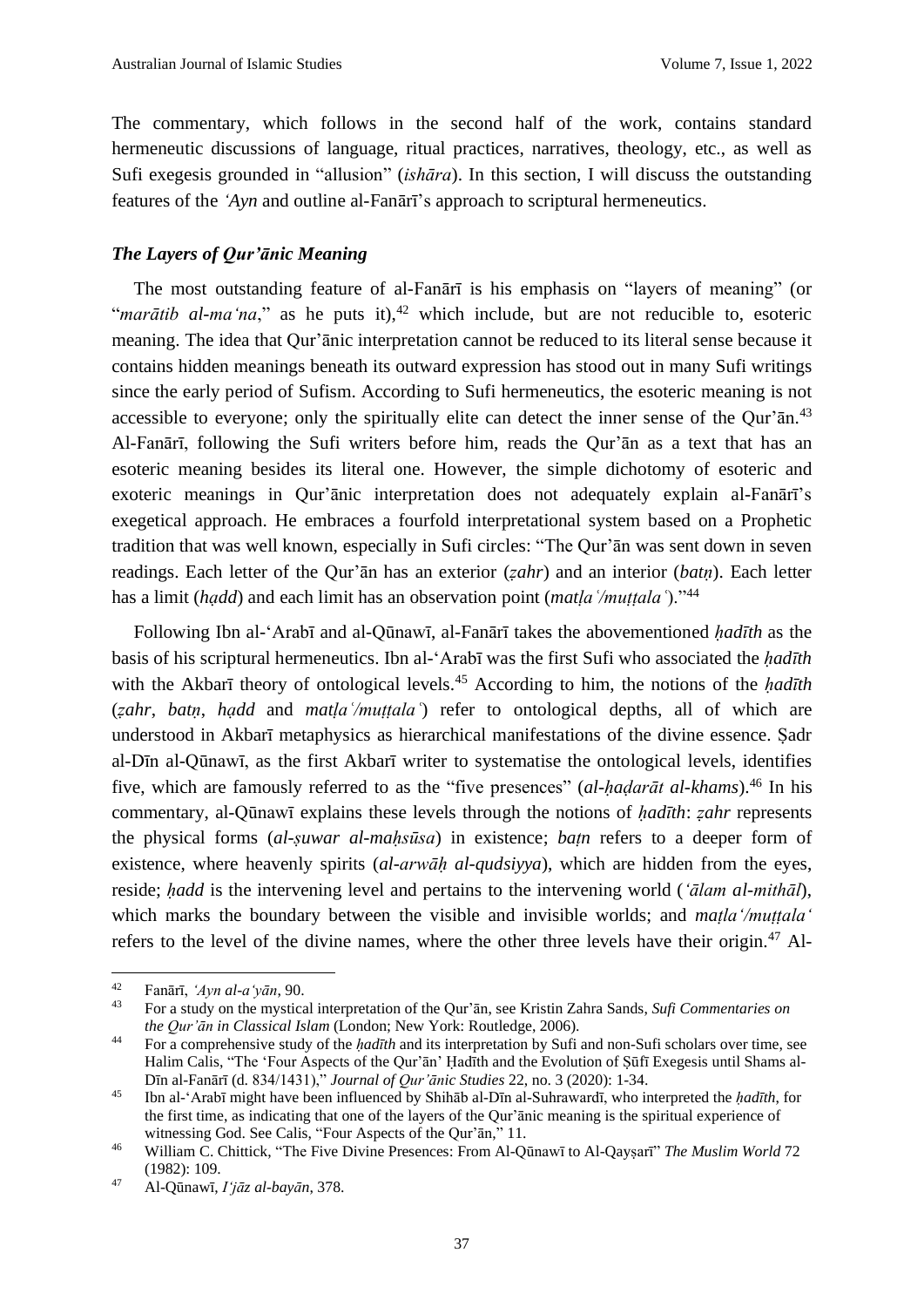Qūnawī further developed this idea and extended the semantic scope of the notions to cover the ontology of the divine speech and the multiple layers of the Qur'ānic meaning, besides the ontological levels.<sup>48</sup> In other words, he understands all these levels as stages where the divine attribute of speech (*kalām*) and the divine name of the speaker (*mutakallim*) manifest. For example, *ẓahr* refers to the physical form of divine speech we call the Qur'ān. As a result, these levels are different forms of the same reality. To complete the number of ontological levels, al-Qūnawī invented another term – *mā ba'da al-muṭṭala'* ("what is beyond transcendence").<sup>49</sup> This refers to the first manifestation of the divine essence in existence, which would be the first ontological level that differentiated from the essence before the divine names.<sup>50</sup> Al-Qūnawī also attempted to interpret the Fātiḥa chapter according to layers of meaning based on the notions of the *ḥadīth*; that is, he understands the verses of Fātiḥa as having various meanings, each of which points to a different ontological level of existence.

In a further step, based on the *ḥadīth*, al-Fanārī connects all the elements of his scriptural hermeneutics by juxtaposing his understandings of epistemology, ontology, spirituality and exegesis. When he lists the dimensions of Qur'ānic meaning a qualified commentator can extract from the text, he states,

If I clearly mention the levels of meaning in any place, I do not exceed the four because these are the principles (*kulliyāt*) of the meanings. For what is comprehended (*mudrak*) is either perceptible (*ḥissī*) which would be *ẓahr*, or spiritual (*rūḥānī*) which would be *baṭn*, or metaphysical (*maʿnawī*) and nominal (*asmāʾī*, i.e., pertaining to the divine names) which would be *muṭṭalaʿ*, or imaginal (*khayālī* and *mithālī*) which would be limits (*ḥudūd*). These are the levels according to the five divine presences (*al-ḥaḍarāt al-khams*). As for divine absolute unity, it would be beyond transcendence (*mā baʿda al-muṭṭalaʿ*). God knows best.<sup>51</sup>

In this passage, al-Fanārī takes the concepts he mentions as the names of ontological levels of existence and divine speech, as the names of multiple Qur'ānic meanings, and as the names of what can be comprehended by a human being. What he suggests is that the gradual manifestation of the divine essence in existence and in divine speech results in a multiplicity of meanings in the Qur'ānic text. These meanings can be grasped by a qualified commentator; however, grasping the hierarchically varied meanings of the text goes beyond being an intellectual activity and involves spiritual experience, which is needed to make sense of what lies beyond the physical world. In other words, a commentator not only understands the meaning of the text on an intellectual level, but also experiences, according to their spiritual capacity, what the depths of the text correspond to the realities of the divine manifestation that passes through the ontological levels. Therefore, according to al-Fanārī, exegesis has not only an epistemological aspect, but also a spiritual aspect.

Al-Fanārī applies the theory of *marātib al-maʿnā* in the *ʿAyn*. When he comments on the phrases of the Fātiḥa chapter, he establishes a clear connection between spirituality and

<sup>&</sup>lt;sup>48</sup> Calis, "Four Aspects of the Qur'ān," 15.

<sup>49</sup> Al-Qūnawī, *Iʻjāz al-bayān*, 498.

<sup>50</sup> Ibid., 378; al-Fanārī, *'Ayn al-a'yān*, 10.

<sup>51</sup> Al-Fanārī, *'Ayn al-a'yān*, 90.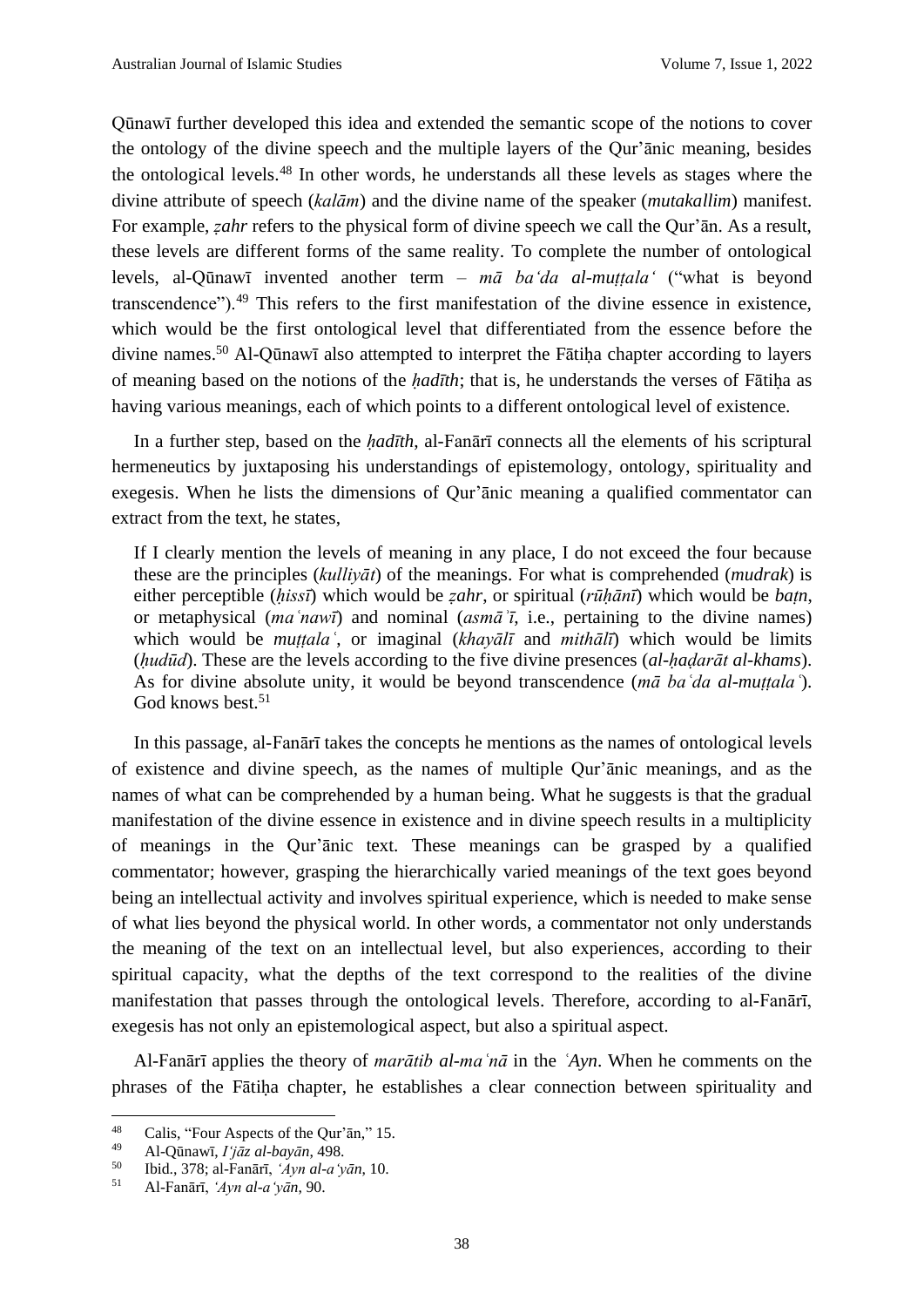ontology, both of which have hierarchical levels. In his commentary on the phrase "taking refuge in God" (*istiʿādha*), for example, he associates the layers of meaning with the notions mentioned in the *ḥadīth* by stating that *ẓahr* is the oral pronunciation of the *istiʿādha*, *baṭn* is emancipating the self from all connections other than God by internalising these words, *muttala* is annihilating the self, and  $m\bar{a}$  *ba da al-muttala* is transcending self-annihilation.<sup>52</sup> What attracts our attention in this comment is that the various levels of advancement in spirituality occur in accordance with the ontological depths, which are taken by the Akbarī school as a gradual manifestation of divine essence. Namely, as the wayfarer advances in their spiritual journey, they pass through steps where they experience the depths of existence. The final and highest point of the spiritual journey is to realise that God is the only real existence, because He is the only source of all existence and there is only God at the first ontological level. The wayfarer who has reached this point must be unaware of even their annihilation, because otherwise this would be a claim to have existence. In another interpretation of the *isti*  $\overline{a}$ *dha*, al-Fanārī associates the layers of meaning at the levels of *batn*, *muṭṭalaʿ* and *mā baʿda al-muṭṭalaʿ* with divine actions (*afʿāl*), divine attributes (*ṣifāt*) and divine essence (*dhāt*), respectively.<sup>53</sup> This interpretation also emphasises a hierarchical order among *dhāt*, *ṣifāt* and *afʿāl*, as well as the phases of spiritual experience related to them. As seen in the examples, in al-Fanārī's exegetical practice, the connections among spirituality, ontology and layers of Qur'ānic meaning are established through the notions of the *ḥadīth*.

#### *Waḥy (Revelation) as the Process of Divine Manifestation*

In the *ʿAyn*, al-Fanārī deals with the question of the nature of revelation. More specifically, he tries to find an answer to the question of how eternal divine speech can manifest in limited human language. In answering this question, al-Fanārī emphasises there are several types of speech. He states,

This [revelation] is like the meanings taking the appearance of the imaginal images (*ṣuwar khayāliyya*) that contain parts (*ajzā'*) freed from chronological order (*min ghayr taqaddum wa-ta'akhkhur*).<sup>54</sup> Since the imaginal (*khayālī*) speech is not like the perceptible (*ḥissī*) one, it would also not be like the mental (*'aqlī*) or the spiritual (*ma'nawī*) speeches for sure.<sup>55</sup>

Al-Fanārī means to say there are various levels of divine speech on a line from divine essence to human language, just like the ontological levels of existence discussed earlier. Here, the stages of *khayāl* (the imaginal realm that represents an intervening stage between the levels of existence), *ḥissī* (the perceptible realm), and *'aqlī* and *ma'nawī* (the spiritual realm) indicate the levels of existence and levels of divine speech. Al-Fanārī implies that divine revelation is the process of transformation of divine speech through ontological phases, from divine essence to the scriptures expressed in different languages. The level of *khayāl* (imagination) is the stage where divine essence potentially manifests as the plurality

 $\frac{52}{53}$  Ibid., 123.

<sup>53</sup> Ibid.

<sup>&</sup>lt;sup>54</sup> "Without any chronological order," seems to mean "the potentiality" (not actuality) of the speech parts.<br><sup>55</sup> Ibid  $\frac{45}{10}$ 

<sup>55</sup> Ibid., 45.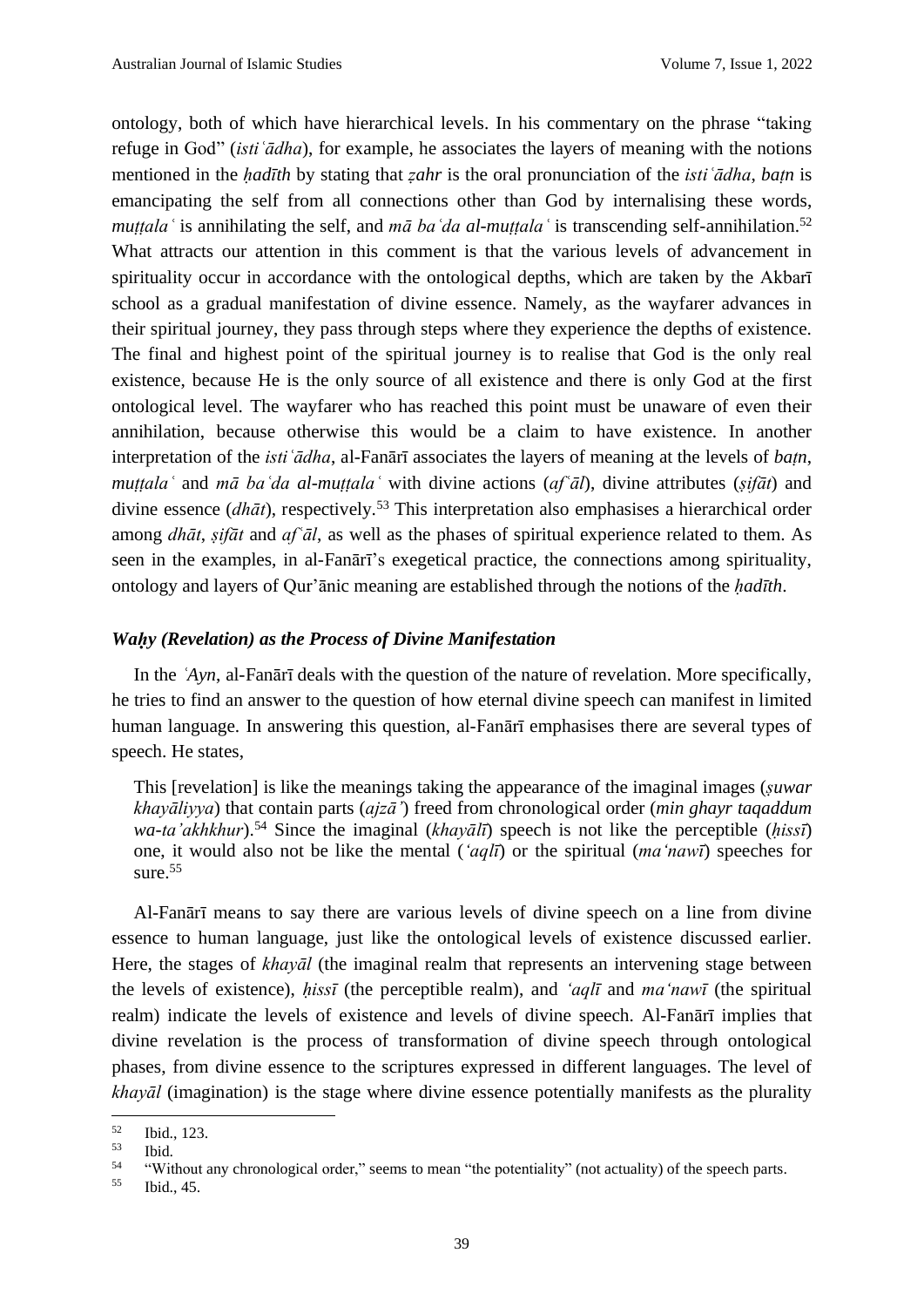of creation. The composite nature of Qur'ānic language appears potentially at the same level. The actual plurality of creation appears in the physical world, whereas the verbal expression of the Qur'ān is the manifestation of divine speech eventuated at the level of sensible speech. According to al-Fanārī, this means all these different phases of speech are different forms of the same reality.

However, why do the physical forms of the same reality differ, as there are many divine scriptures in different languages? Al-Fanārī answers this question by drawing on the theory of "connections" (*muta'allaqāt*) he learned from al-Qūnawī. Accordingly, every divine attribute has two aspects: (1) from the perspective of its relationship with the divine essence, it is possessed of absolute singularity (*aḥadiyya*); and (2) from the perspective of its relationship with existence, it accommodates plurality. It is like the relationship between an eye and the plurality of sight. The eye is one, but its connection with the multitude of objects causes the plurality of sight.<sup>56</sup> Divine speech (*kalām*), as a divine attribute, also has two sides: its compositeness in the level of sensible speech is due to its connections. In other words, the "connection" between God and human prophets gives the divine revelation its distinctive characteristics, such as its language and content. In sum, divine speech emanates from divine essence and metamorphoses into different forms at different levels, such as at the levels of *ḥissī*, *khayālī*, *aqlī* and *ma'nawī*, as they are designated by al-Fanārī. The final "verbal" form of speech takes on a specific shape according to its collocutor.

#### *The Qur'ān: A Physical Manifestation of Divine Speech*

Al-Fanārī defines the Qur'ān as a physical manifestation of divine speech, expressed in Arabic. This definition is in keeping with the ideas he embraces regarding the ontological levels of divine speech and he takes pains to tailor the definition in such a way as to not go beyond the idea of the Qur'ān's being the manifestation of divine speech in the physical world. Therefore, al-Fanārī insists the definition of the Qur'ān must refer only to what is manifested through the Prophet as "the Qur'an" and should not include eternal speech.<sup>57</sup> In this regard, he criticises other definitions that do not seem to offer complete exclusivity because of the terms they use, such as *nuzūl* (coming down), which associate them with eternal speech or the angel's recitation.<sup>58</sup> In his opinion, dissociating the definition from eternal speech is much more fitting to the limitations of our knowledge, because human beings cannot define an eternal concept that is beyond their limited knowledge; they can define only what they comprehend. Therefore, the eternal form of speech that is beyond human capacity should not be subjected to definition. More important, al-Fanārī's main concern is to emphasise that the Qur'ān is no more than the physical manifestation of divine speech at the level of *ẓahr*, so the definition of the Qur'ān should be isolated from the other levels.

 $rac{56}{57}$  Ibid.

<sup>57</sup> Al-Fanārī emphasises the difference by calling this eternal form "*al-Qur'ān al-qadīm*" (eternal Qur'ān). See al-Fanārī, *'Ayn al-a'yān*, 42-43.

<sup>58</sup> Ibid., 43.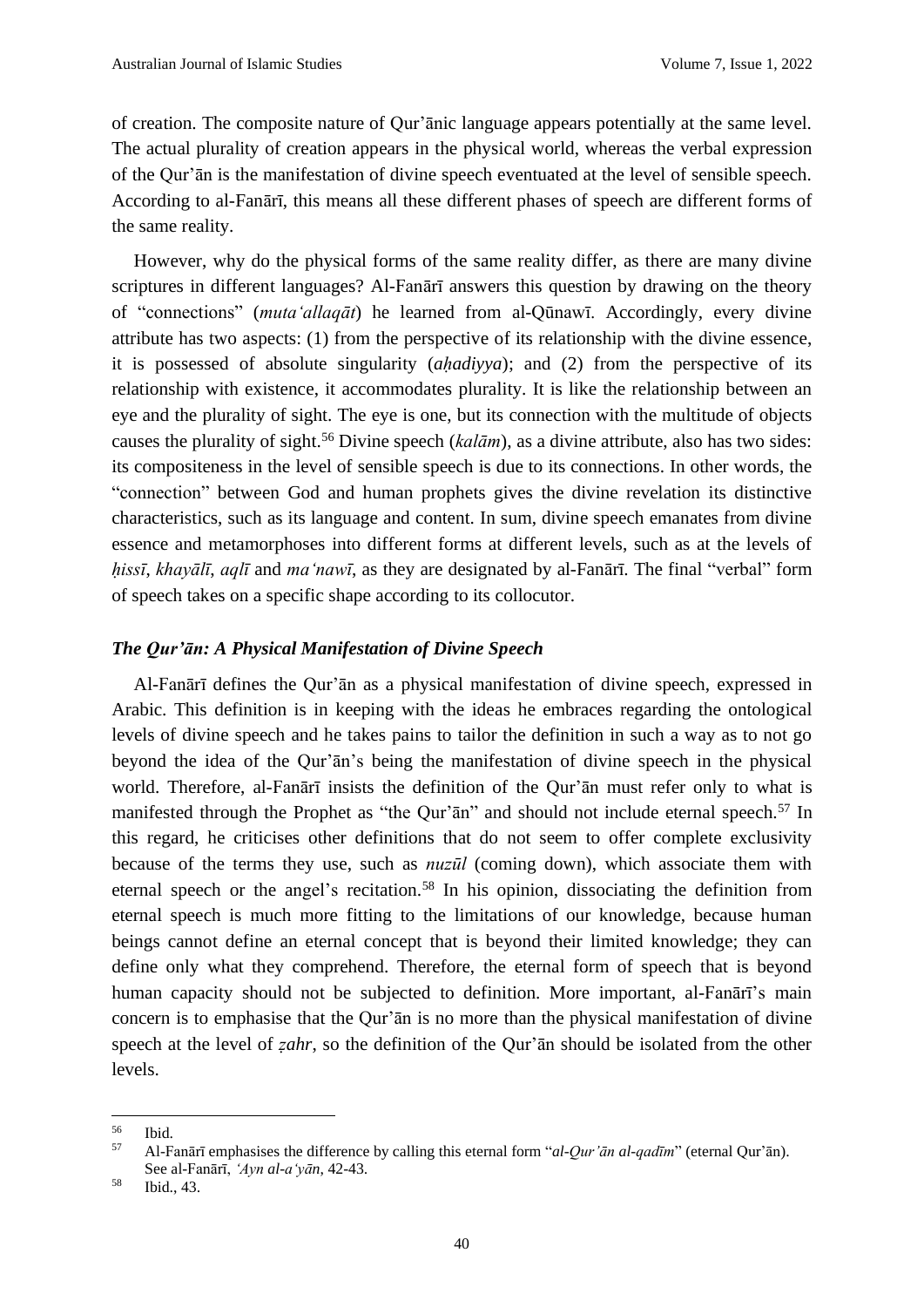#### *Tafsir: Indecisive Comments on the Meaning of the Qur'ān*

Al-Fanārī opens the prologue of *'Ayn al-a'yān* with a discussion on *tafsir*, the Islamic discipline whose subject is the Qur'ān (but in this case, not referring to a method of interpretation).<sup>59</sup> The discussion consists of several subsections, which include the definition of *tafsir*, its subject, and its relationship with the other Islamic sciences. Al-Fanārī formulates his own definition:

*Tafsir* is the knowledge of the states of God's speech in terms of its Qur'ānness and in terms of its indication to God's intention that is known or assumed according to the human capacity.<sup>60</sup>

First of all, *tafsir*, in al-Fanārī's opinion, should be defined as "knowledge" (or study) (*ma'rifa*), rather than a systematic science (*'ilm*), which it is defined as by many scholars, such as Sa'd al-Dīn al-Taftāzānī (d. 1390).<sup>61</sup> Al-Fanārī wants to point out the fact that tafsir has no authority to determine God's intention in most of the Qur'ān by preferring *ma'rifa* over *'ilm*. As epistemological notions, *'ilm* and *ma'rifa* literally mean "knowledge," but they have been treated as different concepts in the Islamic literature.<sup>62</sup> The two most common differences discussed by Muslim scholars are: '*ilm* refers to the comprehension of universals (*kulliyāt*) and is pertinent to assent (*taṣdīq*), whereas *ma'rifa* refers to the comprehension of particulars (*juz'iyyāt*) and concerns conceptualisation (*taṣawwur*).<sup>63</sup> *'Ilm* is also used to refer to systematic sciences that have methodologies and principles (*al-uṣūl wa-l-qawā'id*); *ma'rifa* lacks these characteristics. Al-Fanārī emphasises, since *tafsir* has neither methodology nor universal principles, except in a few cases, it cannot be defined as *'ilm*, unlike other Islamic sciences that are bound to syllogistic logic, such as the Islamic philosophy of jurisprudence (*uṣūl al-fiqh*).<sup>64</sup> The following example, which is given by al-Fanārī when he mentions some of the principles discussed by commentators, reveals what he understands of the principles (*qawā'id*): every address in the Qur'ān that begins with "*Yā ayyuhā al-nās!*" (O people!) is directed to Meccans, with "*Yā ayyuhā alladhīna āmanū!*" (O believers!) to Medinans, and with "*Yā ahl al-Kitāb!*" (O people of the Book!) to Jews and Christians.<sup>65</sup> In this regard, a "principle" refers to a systematic method that always gives the same result.

 $\begin{array}{ll}\n 59 \\
60 \\
\hline\n \text{Bid.} & \text{A-13.} \\
\end{array}$ 

<sup>60</sup> Ibid., 5. *"'Ilm al-Tafsīr ma'rifat aḥwāl kalām Allāh ta'ālā min ḥaythu al-Qur'āniyya wa-min ḥaythu dalālatuh 'alā mā yu'lam aw yuẓann annahū murād Allāh bi-qadar al-ṭāqat al-insāniyya.*"

<sup>61</sup> Ibid., 4. Al-Taftāzānī defines *tafsīr* as: "It is the science (*al-'ilm*) that investigates the states (*aḥwāl*) of the words of God's speech in terms of their indication (*al-dalāla*) to the intention (*al-murād*)." Al-Fanārī cites al-Taftāzānī's definition from the latter's super-commentary on al-Zamakhsharī's *al-Kashshāf*, which has not yet been published. Al-Sayyid al-Sharīf al-Jurjānī (d. 1414), who also wrote a super-commentary on *al-Kashshāf* and criticised al-Taftāzānī on many points, adopted his rival's definition. See ʻAlī ibn Muḥammad al-Sayyid al-Sharīf al-Jurjānī*, al-Ḥāshiya ʻalā al-Kashshāf li-l-Zamakhsharī* [Annotation on al-Zamakhsharī's the Discoverer] (Beirut: Dār al-Kutub al-ʻilmiyya, 2016), 110.

<sup>62</sup> For a discussion of these differences, see Ed., "'Ilm," in *The Encyclopaedia of Islam*, 2d ed., Brill Online, accessed March 21, 2018, http://referenceworks.brillonline.com/browse/encyclopaedia-of-islam-2; Roger Arnaldez, "Ma'rifa," in *The Encyclopaedia of Islam*, 2d ed., Brill Online, accessed March 21, 2018, http://referenceworks.brillonline.com/browse/encyclopaedia-of-islam-2.

<sup>63</sup> Al-Fanārī, *'Ayn al-a'yān*, 15.

 $^{64}$  Ibid., 5.<br> $^{65}$  Ibid. 79

Ibid., 79.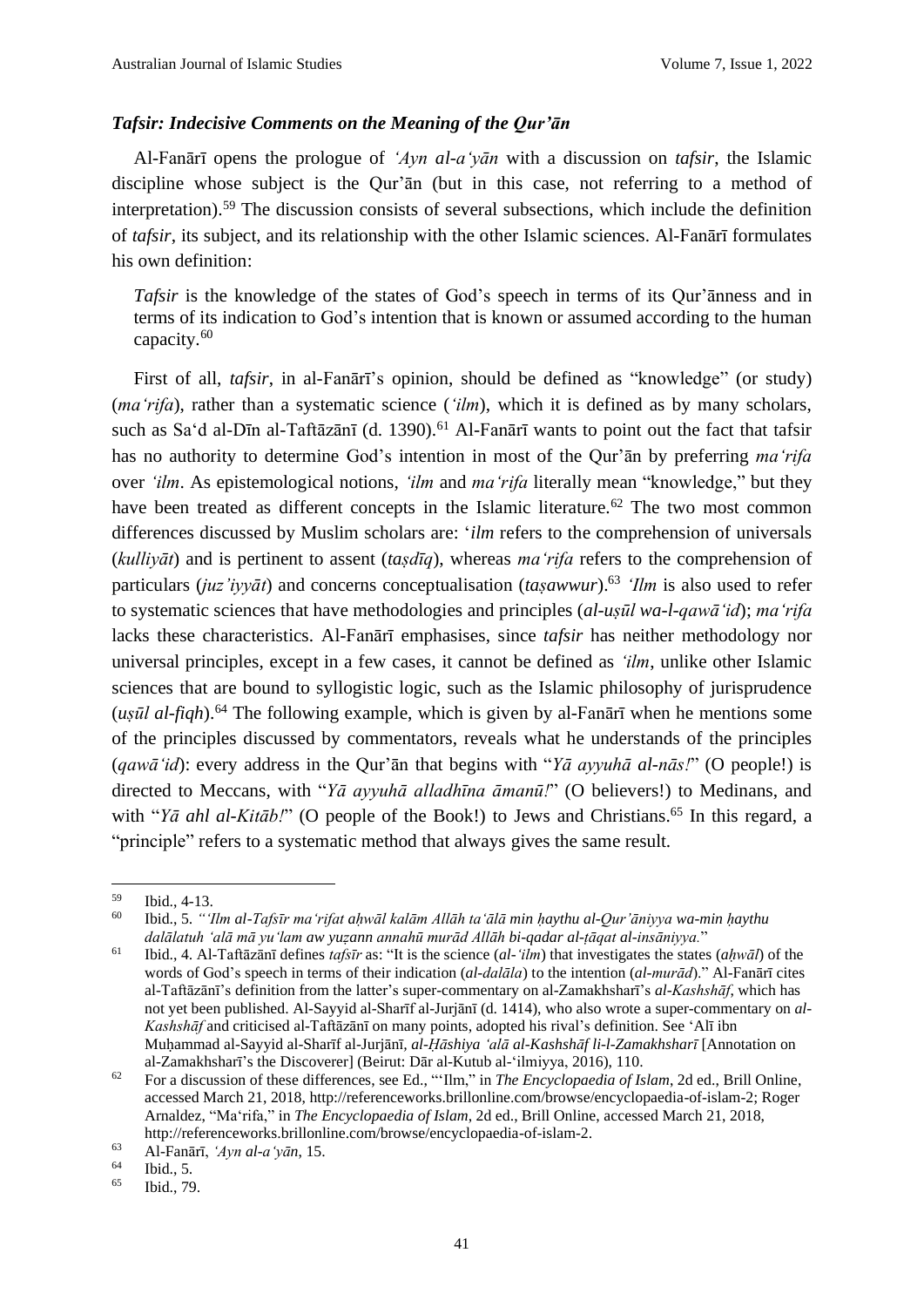The description of *tafsir* as related to either assent (*taṣdīq*) or conception (*taṣawwur*) has been debated in several works in Qur'ānic studies. For example, 'Abd al-'Aẓīm al-Zurqānī, a prominent contemporary Egyptian scholar of Qur'ānic studies, reports that 'Abd al-Ḥakīm al-Siyalkūtī (d. 1656), a notable Mughal gloss writer, asserts that *tafsir* is a science of concepts because its only function is linguistic delineation (*al-ta'ārif al-lafẓiyya*). Conversely, al-Sayyid al-Sharīf al-Jurjānī treats *tafsir* as a science that produces assent because it becomes a determining factor (*yataḍamman ḥukm*) for the language of the text by assigning meanings to the words.<sup>66</sup> Muḥyī al-Dīn al-Kāfiyajī (d. 1474), al-Fanārī's pupil, agrees with al-Jurjānī that the outcomes of *tafsir* should be considered assent, in consequence of his idea that *tafsir* has principles (*qawā'id*).<sup>67</sup> Al-Kāfiyajī then attempts to enumerate and explain these *qawā'id* in his work on the Qur'ānic sciences, but it cannot be said he succeeds, for his brief work falls far short of providing principles that satisfactorily respond to needs. Several of the principles he identifies concern only the subjects of *muḥkam*/*mutashābih* (obvious/unclear verses) and *naskh* (abrogation in the Qur'ān).<sup>68</sup> As a matter of fact, Jalāl al-Dīn al-Suyūṭī, al-Kāfiyajī's student, expresses his dissatisfaction with his teacher's work in the introduction of his *al-Itqān*. 69

The characterisation of *tafsir* as *ma'rifa* rather than as *'ilm* inevitably results in the acceptance of the idea that a multiplicity of interpretations of the same text should be considered valid, an idea favoured by Sufis, especially Akbarīs. For to say that *tafsir* has neither methodology nor principles makes its outcomes (most of its outcomes, according to al-Fanārī) inconclusive (*ẓannī*). If we consider that methodologies and principles are established through inductive reasoning, i.e. through analysis of individual comments leading to general conclusions, again we face the fact pointed out by al-Fanārī that most of the comments are conjectural because they are based on either reason or singular *ḥadīth* (*āḥād*).<sup>70</sup> That is, (a) *tafsir* does not have the authority to produce certain knowledge because it lacks universal principles, or (b) most comments provide only conjectural knowledge, so *tafsir* is not able to derive principles from them; either way, *tafsir* does not deserve to be called *'ilm* rather than *ma'rifa*. With this well-considered detail, not only does al-Fanārī question the authority of *tafsir* to determine God's intention in the words of the Qur'ān, but he also validates interpretive efforts based on means other than narration by placing them on equal terms. Otherwise, *tafsir* would be reduced to "exegesis by tradition," by which static interpretation is continuously passed down.

However, when we accept that commentators only presume to know God's intention in most cases, are we subordinating God's intention to the commentators' conclusions for most

<sup>66</sup> Muḥammad ʻAbd al-ʻAẓīm al-Zurqānī, *Manāhil al-ʻirfān fī ʻulūm al-Qur'ān* [The Springs of Wisdom in Qur'anic Studies] (Cairo: Dār Iḥyā' al-kutub al-ʻArabiyya: ʻĪsā al-Bābī al-Ḥalabī, 1943), 1:471.

<sup>67</sup> Muḥyī al-Dīn Muḥammad ibn Sulaymān al-Kāfiyajī, *al-Taysīr fī qawā'id 'ilm al-Tafsīr* [The Facilitation in the Principles of Tafsir] (Cairo: Maktabat al-Qudsī, 1998), 30.

 $^{68}$  Ibid., 51-72.

<sup>69</sup> Jalāl al-Dīn ʻAbd al-Raḥmān al-Suyūṭī, *al-Itqān fī ʻulūm al-Qurʾān* [The Perfection in Qur'anic Studies] (Cairo: al-Hay'at al-Miṣriyya al-'āmma li-l-kutub, 1974), 1:16-17.

<sup>70</sup> According to the Hanafī school with which al-Fanārī was affiliated, singular *ḥadīth* provide conjectural knowledge.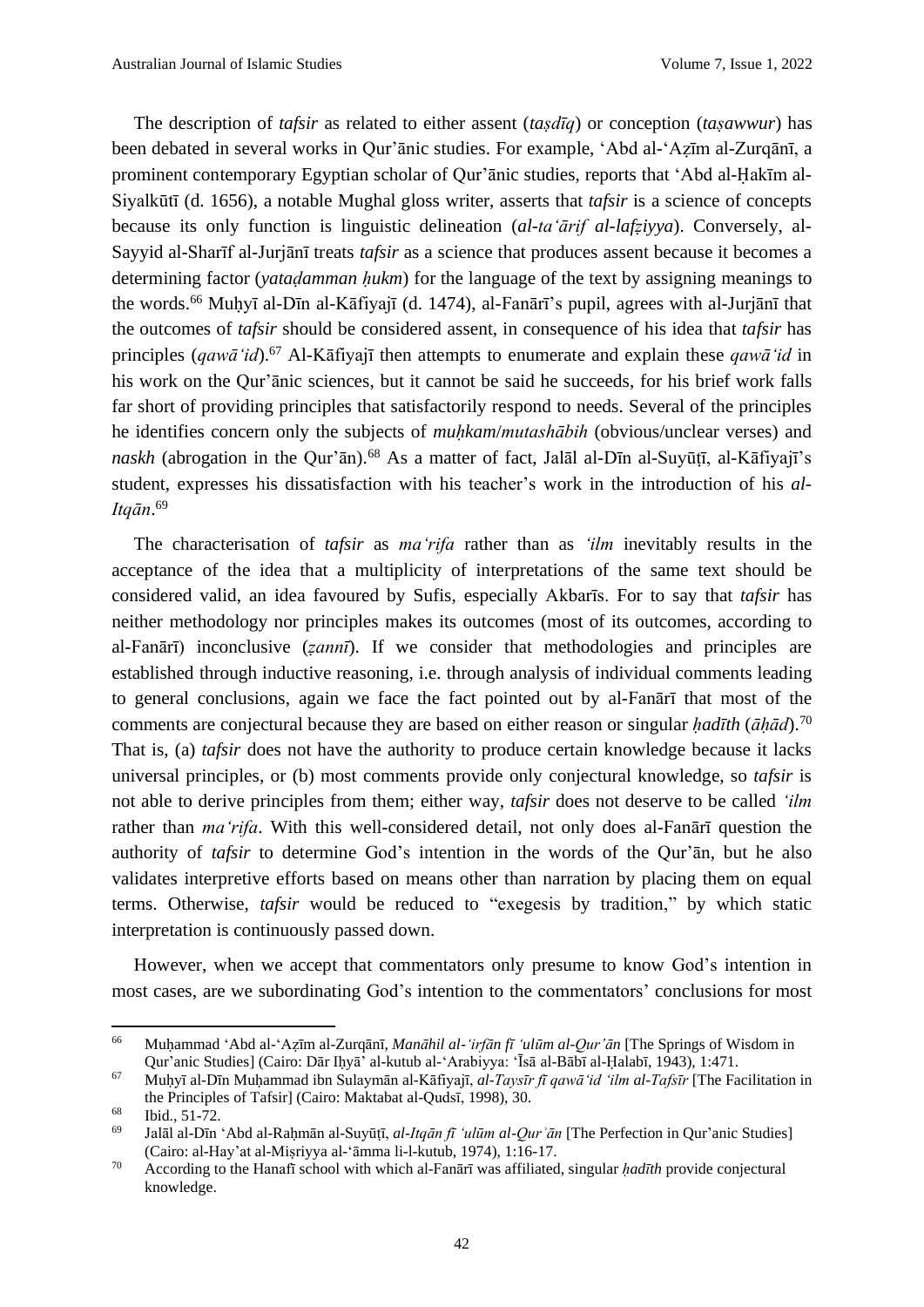of the Qur'ān? In other words, are we accepting as many divinely intended meanings as there are numbers of comments on a given Qur'ānic verse? The question "Can we know God's intention with certainty?" is an important topic of debate in Islamic jurisprudence.<sup>71</sup> Al-Fanārī, who transfers this discussion into the context of *tafsir*, seems to embrace a partial relativism, saying, "Multiplicity is not in a generic truth (*al-ḥaqīqa al-naw'iyya*); rather, in its different particulars (*al-juz'iyyāt al-mukhtalifa*) due to diversity of perceptors (*qawābil*)."<sup>72</sup> What are generic truths? Al-Fanārī does not explain this, but I think he means the foundational principles in the Qur'ān upon which the Muslim community have agreed. These are absolute and do not differ with respect to different perceptions; however, apart from these universal principles, particulars are open to diverse interpretations. Another important point is that al-Fanārī does not argue with the monosemy of parts of the Qur'ān whose meanings are agreed upon through self-evidence or through a consensus of transmitted reports. As we saw above, al-Fanārī accepts layers of Qur'ānic meaning, which means a commentator can understand meanings other than the apparent ones. This means even unambiguous verses of the Qur'ān are open to exegetical searches for deeper meanings; namely, the "known" intention of God in any part of the Qur'ān does not negate the possibility of other "assumed" intentions in the same part. Therefore, not only does al-Fanārī place meanings extracted from the text into two categories, certain and uncertain, but he also concludes that attempts at interpretation in certain and uncertain areas are equally valid. Al-Fanārī paraphrases al-Qūnawī here:

All interpretations of the Qur'ānic text based on either sound narration (*riwāya saḥīha*) or sound rational deduction (*dirāya sahīha*) are God's intention. But this is according to the levels (*marātib*) and receivers (*qawābil*), not [binding] for everyone.<sup>73</sup>

<sup>71</sup> Al-Fanārī informs the reader that a similar debate on the definition of Islamic jurisprudence (*fiqh*) occurred between al-Taftāzānī and Ṣadr al-Sharī'a 'Ubayd Allāh ibn Mas'ūd. See al-Fanārī, *'Ayn al-a'yān*, 5.

 $\frac{72}{73}$  Ibid.

<sup>73</sup> Ibid. Al-Fanārī quotes al-Qūnawī with considerable difference. Al-Qūnawī states: "Among the words of the Qur'ān, there is no word that has many meanings in the language but all its meanings are meant by God. If a commentator comments on God's speech [i.e., the Qur'an] according to the requirement of its language and in a way that does not violate the indubitable religious principles (*al-uṣūl al-shar'iyya almuhaqqaqa*), this [comment] is true and God's intention. [The accuracy of the comment] is with respect to the commentator and those who share his state, taste, and understanding." See al-Qūnawī, *I'jāz al-bayān*, 334. As can be seen, al-Fanārī sounds his opinion more than quoting or paraphrasing al-Qūnawī. In fact, al-Qūnawī makes this statement in line with Ibn al-'Arabī's ideas about literalist esotericism. Ibn al-'Arabī displays extreme loyalty to the etymology of Qur'ānic words. When he interprets the text, he sometimes produces alternative interpretations focusing on the cognates of words. Consequently, he adopts a hermeneutical principle that can be epitomised as: "If a cognate of the word supports an interpretation, that interpretation must be accepted as valid." Ibn al-'Arabī clarifies this, stating, "Every sense (*wajh*) which is supported (*iḥtimal*) by any verse in God's Speech (*kalām*) –whether it is the Koran, the Torah, the Psalms, the Gospel, or the Scripture– in the view of anyone who knows that language (*lisān*) is intended (*maqṣūd*) by God in the case of that interpreter (*mutaawwil*). For His knowledge encompasses all senses… Hence, every interpreter correctly grasps the intention of God in that word (*kalima*). This is the truth, '[a Mighty Book:] to which falsehood comes not from before it nor from behind it; a sending down from One Wise, Praiseworthy' (41:42) upon the heart of him whom He chooses from among His servants. Hence no man of knowledge can declare wrong an interpretation, which is supported by the words (*lafẓ*). He who does so is extremely deficient in knowledge. However, it is not necessary to uphold the interpretation nor to put it into practice, except in the case of the interpreter himself and those who follow his authority." See Muḥyī al-Dīn Ibn al-ʻArabī, *al-Futūḥāt al-Makkiyya* [Meccan Openings] (Republic of Yemen: Wizārat al-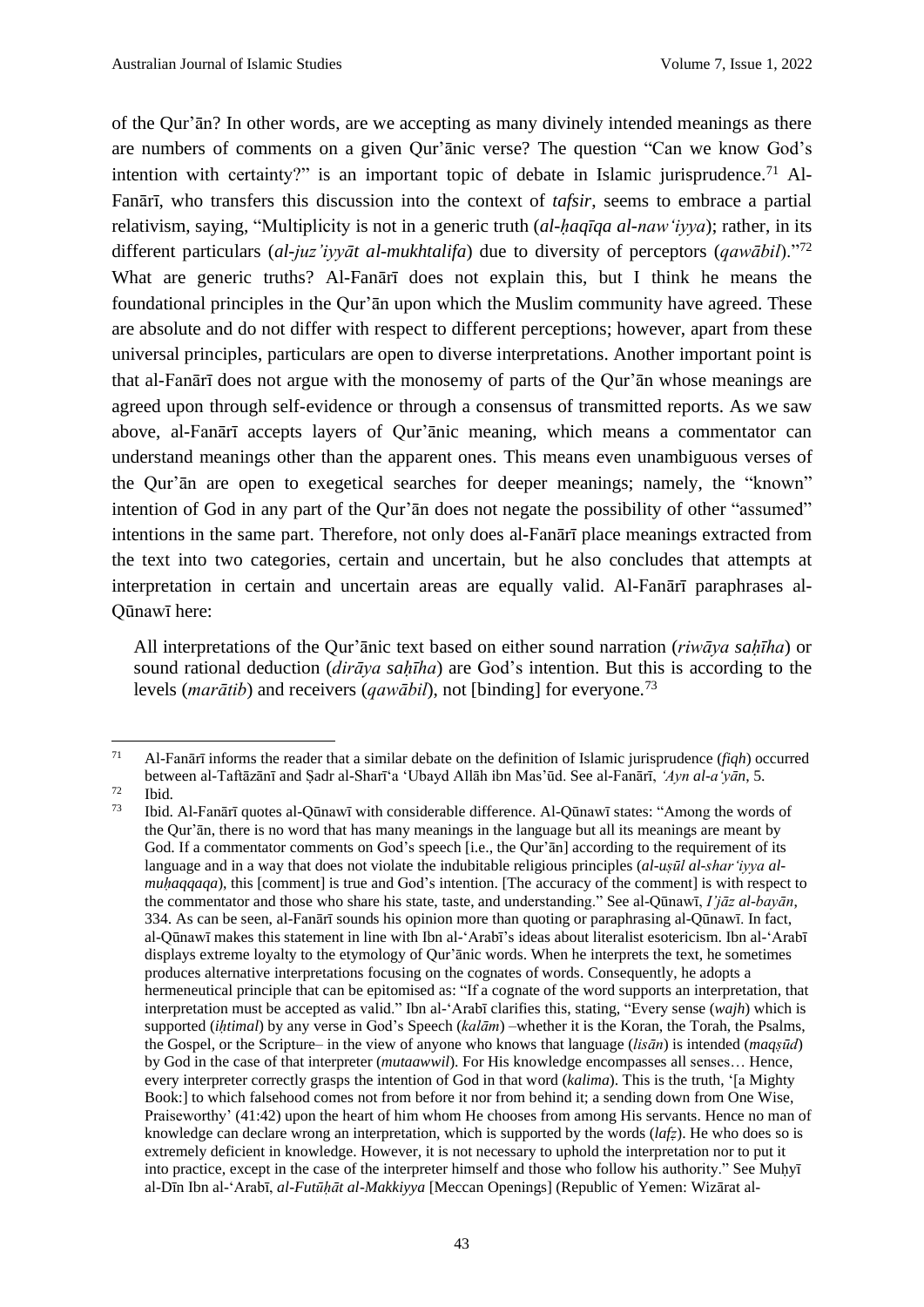In this statement, al-Fanārī lays down two conditions for the validity of any interpretation of scripture: (a) it must be based on sound narration or sound rational deduction, and (b) it should not claim to bind anyone other than the commentator. If these conditions are met, any comment is considered legitimate and true. The detail of adding the word "assumed" to the definition of *tafsir* indicates all comments, even different or opposing ones, are equally valid. Al-Fanārī also links the multiplicity of valid comments to differences among the commentators as he explains differentiations of divine speech according to the different collocutors. In this sense, what commentators experience when commenting on scripture is similar to what prophets experienced during the revelatory process. The scriptural text manifests as various interpretations by the commentators, just like divine speech, which is manifested by the prophets. In short, there may be more than one true comment on the text. However, we can speak of different degrees in the preferability of the comments, according to the various capacities of the commentators.

Therefore, al-Fanārī adds another detail to the definition with the phrase *human capacity* (*al-ṭāqat al-insāniyya*) regarding the knowledge of God's intention. This detail implies a gradation in exegesis (and in exegetes), which is the fundamental aspect of Sufi Qur'ānic hermeneutics. The more a commentator increases their scholarly and spiritual capacity, the nearer they draw to knowing God's intention; that is, the more acceptable are the comments they offer.

#### **AL-FANĀRĪ'S LEGACY IN QUR'ĀNIC STUDIES**

Al-Fanārī made an impact on discussions within Qur'ānic studies regarding the nature and authority of *tafsir* as an Islamic discipline. His ideas entered the discussions through several channels, one of which was his student Muhyī al-Dīn al-Kāfiyajī, who established himself in the Egyptian Mamluk madrasas as a leading scholar and who was a prolific writer on many religious and non-religious subjects.<sup>74</sup> One of al-Kāfiyajī's treatises, *al-Taysīr fi qawā'id 'ilm al-Tafsir*, which was about the Qur'ānic sciences, won recognition as one of the early examples of this genre.<sup>75</sup> Al-Kāfiyajī does not cite al-Fanārī in his *al-Taysīr*, but he evidently follows the latter's line of argumentation in many places. A large part of the treatise

Thaqāfa, 2010), 5:22. The translation is Chittick's – William C. Chittick, *The Sufi Path of Knowledge: Ibn al-'Arabī's Metaphysics of Imagination* (Albany, N.Y.: State University of New York Press, 1989), 244. In this passage, Ibn al-'Arabī emphasises: (a) Every interpretation allowed by the letter of the text is among the meanings intended by God; therefore, no one has the right to falsify an interpretation that is etymologically possible; (b) however, this interpretation cannot be imposed upon one as the sole truth; it is subjective and binding only to the interpreter and to those who choose to accept his authority. For the passages where Ibn al-'Arabī expresses similar thoughts, see Ibn al-'Arabī, *al-Futūḥāt al-Makkiyya*, 6:631, 10:207.

<sup>74</sup> For al-Kāfiyajī, see Franz Rosenthal, "Kāfiyad̲j̲ī," in *The Encyclopaedia of Islam*, 2nd ed., Brill Online, accessed March 21, 2018, http://referenceworks.brillonline.com/browse/encyclopaedia-of-islam-2.

<sup>75</sup> The most recent publication of *al-Taysīr* is al-Kāfiyajī, *al-Taysīr fī qawā'id 'ilm al-Tafsīr*. Al-Kāfiyajī believed that no one preceded him with a work in this class, but al-Suyūtī states his teacher, al-Kāfiyajī, was not aware of al-Zarkashī's *al-Burhān* and al-Bulqīni's *Mawāqi' al-'ulūm*. See al-Suyūṭī, *Bughyat alwu'āh*, 48. Al-Suyūṭī also wrote one of the most important works in the field, titled *al-Itqān fi 'ulūm al-Qur'ān*.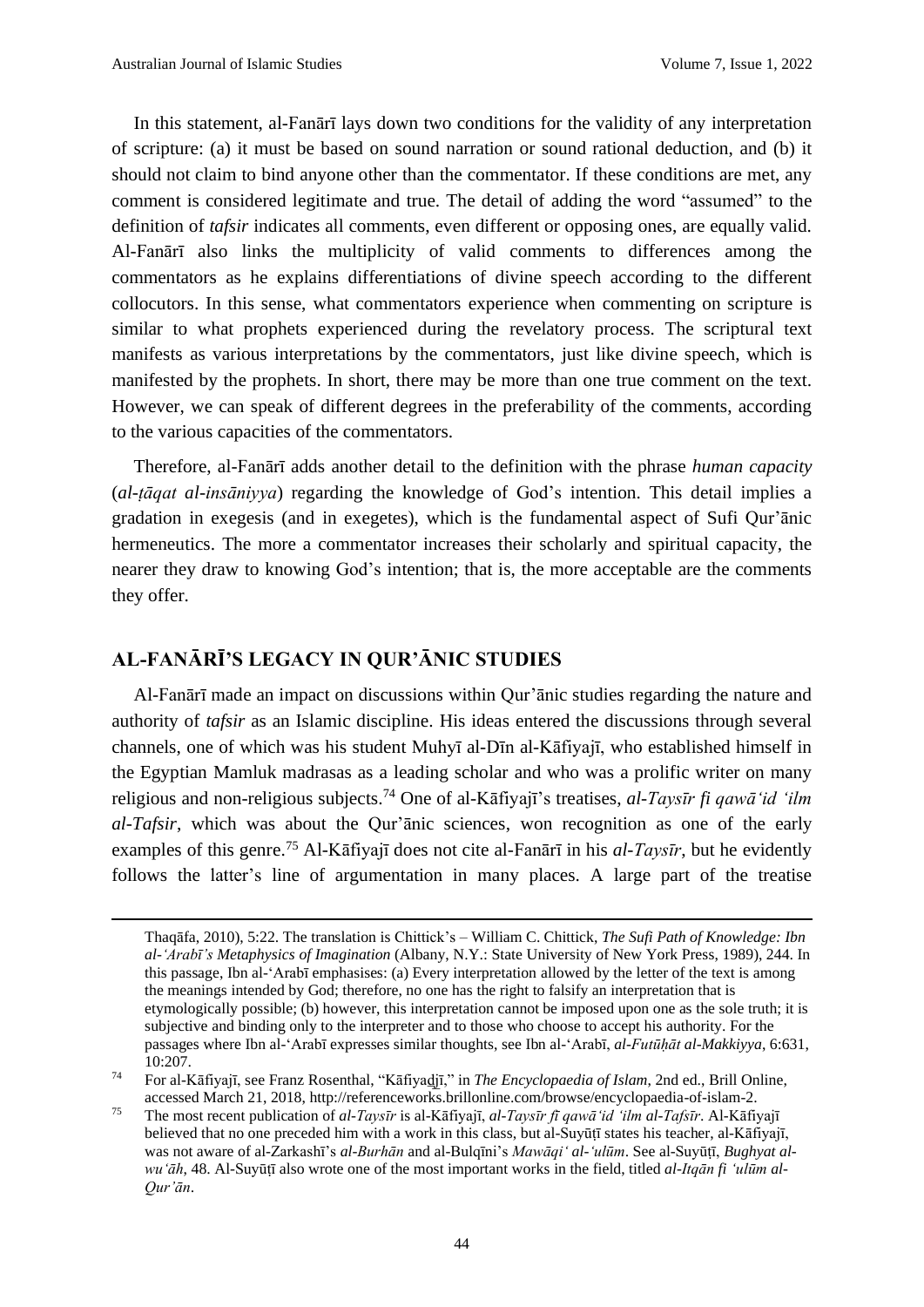obviously summarises or paraphrases from the *'Ayn*. The difference seen in al-Kāfiyajī's *Taysīr* is his discussion of the principles of *tafsir*, because he, unlike al-Fanārī, believes *tafsir* has principles (*qawā'id*) and he explains these principles, albeit unsatisfactorily, because his short treatise only briefly discussed the topics of *muḥkam*/*mutashābih* (obvious/unclear verses) and *naskh* (abrogation) in the Qur'ān and identified a few principles regarding them. 76 However, we would not be wrong to suggest al-Fanārī influenced him, even in the originality he manifested. Al-Fanārī's emphatic insistence on the lack of principles and methodologies in *tafsir* probably prompted al-Kāfiyajī to attempt to identify principles and methodologies. As a result, *al-Taysīr* was treated with admiration; however, al-Kāfiyajī's heavy dependence on the *'Ayn* has remained unnoticed.

One of the items al-Kāfiyajī took from the *'Ayn* was the definition of *tafsir*. He formulated the following statement by actually integrating two definitions made by al-Taftāzānī and al-Fanārī, both of which are discussed in the *'Ayn*: "[*Tafsir* is] a science in which the states of God's speech are investigated, commensurate with the human capacity, in terms of their indication to the divine intention."<sup>77</sup> This definition won great popularity, especially in modern works of Qur'ānic studies.<sup>78</sup> However, since al-Kāfiyajī did not discuss the parts of the definition, as al-Fanārī did, the latter's intention – by including the detail "human capacity" – to point out that commentators only "presume" to know God's intention in most cases, was not fully apprehended in the later works.

In addition, al-Kāfiyajī adopted the list of sciences that was to be employed in exegesis of the Qur'ān, which had first been itemised by al-Rāghib al-Isfahānī (d. 1108 or 1109)<sup>79</sup> then expanded by al-Fanārī, with minor differences, to 16 sciences.<sup>80</sup> Al-Kāfiyajī's list, which enumerates 15 sciences, became widespread after being included by al-Suyūtī, along with explanations, in his famous *al-Itqān*. <sup>81</sup> The list also contains the God-inspired knowledge (*'ilm al-mawhiba*) that al-Fanārī calls *'ilm al-ḥaqā'iq* (science of truths). By this, he obviously means esoteric mystical knowledge. However, al-Suyūṭī treats *'ilm al-mawhiba* as

<sup>76</sup> See al-Kāfiyajī, *al-Taysīr fī qawā'id 'ilm al-Tafsīr*. al-Suyūṭī, al-Kāfiyajī's student, expresses his dissatisfaction about his teacher's work. See al-Suyūṭī, *al-Itqān fī ʻulūm al-Qurʾān*, 1:16-17.

<sup>77</sup> Al-Kāfiyajī, *al-Taysīr fī qawā'id 'ilm al-Tafsīr*, 30.

It seems Muhammad 'Alī Salāma (d. 1942), one of the contemporary Azharite professors, was the first to popularise the definition among Egyptian scholars. See Muḥammad 'Alī Salāma, *Manhaj al-furqān fī 'ulūm al-Qur'ān* [Method of Proof in Qur'anic Studies] (Cairo: Dār Naḥḍat Miṣr, 2004), 2:6. Then Muḥammad 'Abd al-'Azīm al-Zurqānī (d. 1948) analysed the definition in his *Manāhil*. See Zurqānī, *Manāhil al-ʻirfān*, 1:471-2. Muḥammad Ḥusayn al-Dhahabī (d. 1977), former Egyptian minister and Shaykh of al-Azhar, known by his important work, *al-Tafsīr wa-l-mufassirūn*, also discussed the definition. See Muḥammad Ḥusayn Dhahabī, *al-Tafsīr wa-l-mufassirūn: Baḥth tafṣīlī ʻan nash'at al-tafsīr wa-taṭawwuruh, wa-alwānuh, wa-madhāhibuh, maʻa ʻarḍ li-ashhar al-mufassirīn* [Interpretation and Interpreters: Detailed Study on the Origin of Tafsir, its Development, Sorts, and Schools with the Presentation of Well-Known Commentators] (Cairo: Dār al-Kutub al-ḥadītha, 1976-1989), 1:15.

<sup>79</sup> Abū al-Qāsim Ḥusayn ibn Muḥammad al-Rāghib al-Iṣfahānī, *Muqaddima jāmi' al-tafāsīr: Ma'a Tafsīr al-Fātiḥa wa-maṭāli' al-Baqara* [Introduction to the Compiler of Commentaries with the Interpretation of Fātiḥa and the Beginning of Baqarah] (Kuwait: Dār al-Da'wā, 1984), 94-6.

<sup>80</sup> Al-Kāfiyajī, *al-Taysīr fī qawā'id 'ilm al-Tafsīr*, 27-9.

<sup>81</sup> Al-Suyūṭī, *al-Itqān fī ʻulūm al-Qurʾān*, 4:213-6. Many writers have cited the same list from al-Suyūṭī. For example, see Ṭāshkoprīzāda, *Miftāḥ al-saʻāda*, 2:82-4; Muḥammad Aʻlā ibn ʻAlī al-Tahānawī, *Kashshāf iṣṭilāḥāt al-funūn* [The Discoverer of the Terminology of the Arts] (Beirut, Lubnān: Dār al-Kutub al-ʻilmiyya, 1998), 1:34-37; al-Dhahabī, *al-Tafsīr wa-l-mufassirūn*, 1:265.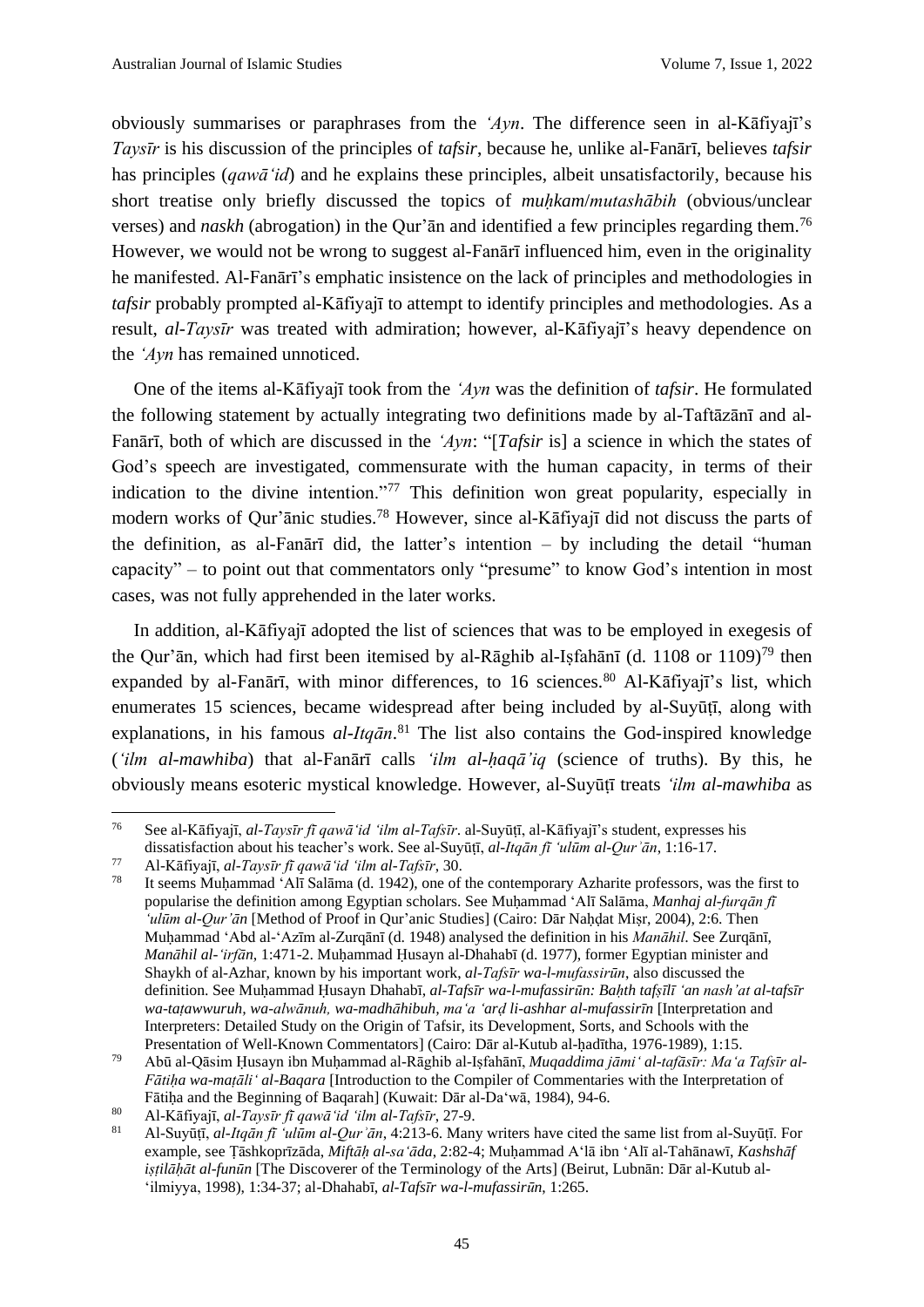ordinary piety. Being at pains to explain this inclusion of God-given knowledge among the other sciences "accessible" to human effort, al-Suyūṭī underlines the importance of pious practices to understanding the Qur'ān more thoroughly. In the pages that follow, he completely rules out esoteric interpretation and quotes antithetical, and even anathematising, opinions against Sufi esoteric exegesis. Al-Suyūṭī's efforts to isolate the *'ilm al-mawhiba* from Sufi esoteric knowledge did not escape the notice of Abū al-Thanā al-Ālūsī (d. 1854), a notable thinker and commentator who was the mufti in Ottoman Baghdad. He states *'ilm almawhiba* is for the cognisance of esoteric secrets (*al-asrār*), not for seeking to explain the textual meanings of the Qur'ān. 82

Al-Fanārī's ideas also found a way into scholarship through Kātib Chalabī (d. 1657), the great Ottoman historian, bibliographer and geographer. In his monumental bibliographical dictionary, *Kashf al-ẓunūn*, Kātib Chalabī places al-Fanārī's explanations of the definition of *tafsir* at the beginning of the section he reserves for *'Ilm al-tafsir*, accentuating the importance of the discussion.<sup>83</sup> After a long quotation, he refers readers who want to learn the subtleties of the science of *tafsir* to the *'Ayn*. Ṣiddīq Ḥasan Khān al-Qannawjī (d. 1890), an Indian scholar and statesman who is considered one of the founders of the reformist Ahl-i Ḥadīth movement in India, includes the same discussion in his *Abjad al-'ulūm*, an encyclopaedic work on the sciences and outstanding representatives of the sciences in the history of Islam.<sup>84</sup> He also approvingly mentions al-Fanari<sup>3</sup>s definition in the introduction to his voluminous Qur'ānic commentary, *Fatḥ al-bayān*. 85

#### **CONCLUSION**

Al-Fanārī's *'Ayn al-a'yān* stands out in the history of Qur'ānic exegesis mainly because of two important features. First, its prologue includes a critical discussion regarding the nature of Qur'ānic exegesis and the limits of its authority to know God's exact intention in Qur'ānic text. Here, al-Fanārī justifies interpretive methods on other bases besides narration, including esoteric exegesis. Accordingly, a commentator can extract meanings not voiced by tradition, including esoteric ones, which are not certain to be God's intention. In this study, I argue that al-Fanārī questions the authority of *tafsir* to know God's exact intention in the text to make possible his Sufi hermeneutics, which favour fluidity instead of unilaterality and stasis. Second, the commentary section of the *'Ayn* contains outstanding examples of esoteric exegesis presented through the theory of "*marātib al-ma'nā*." Al-Fanārī's esoteric interpretation, which does not disregard literal meaning, makes multiple meanings of the same Qur'ānic text possible. These multiple meanings are analogous to the "layers"

<sup>82</sup> Maḥmūd ibn ʻAbdullāh al-Ālūsī, *Rūḥ al-maʻānī fī tafsīr al-Qur'ān al-ʻAẓīm wa-l-sabʻ al-mathānī* [The Spirit of Meanings in the Interpretation of the Great Qur'an and the Seven Pairs] (Cairo: Dār al-Ḥadīth, 2005), 1:7.

<sup>83</sup> Kātib Chalabī, *Kashf al-ẓunūn*, 1:427-8.

<sup>84</sup> Muḥammad Ṣiddīq Ḥasan al-Qannawjī, *Abjad al-ʻulūm* [Alphabet of the Sciences] (Damascus: Wizārat al-Thaqāfa wa-l-irshād al-qawmī, 1978), 2:176-8.

<sup>85</sup> Muḥammad Ṣiddīq Ḥasan al-Qannawjī, *Fatḥ al-bayān fī maqāṣid al-Qur'ān* [Opening of the Elucidation in the Objectives of the Qur'an] (Cairo: ʻAbd al-Muḥyī ʻAlī Maḥfūz, 1965), 1:7.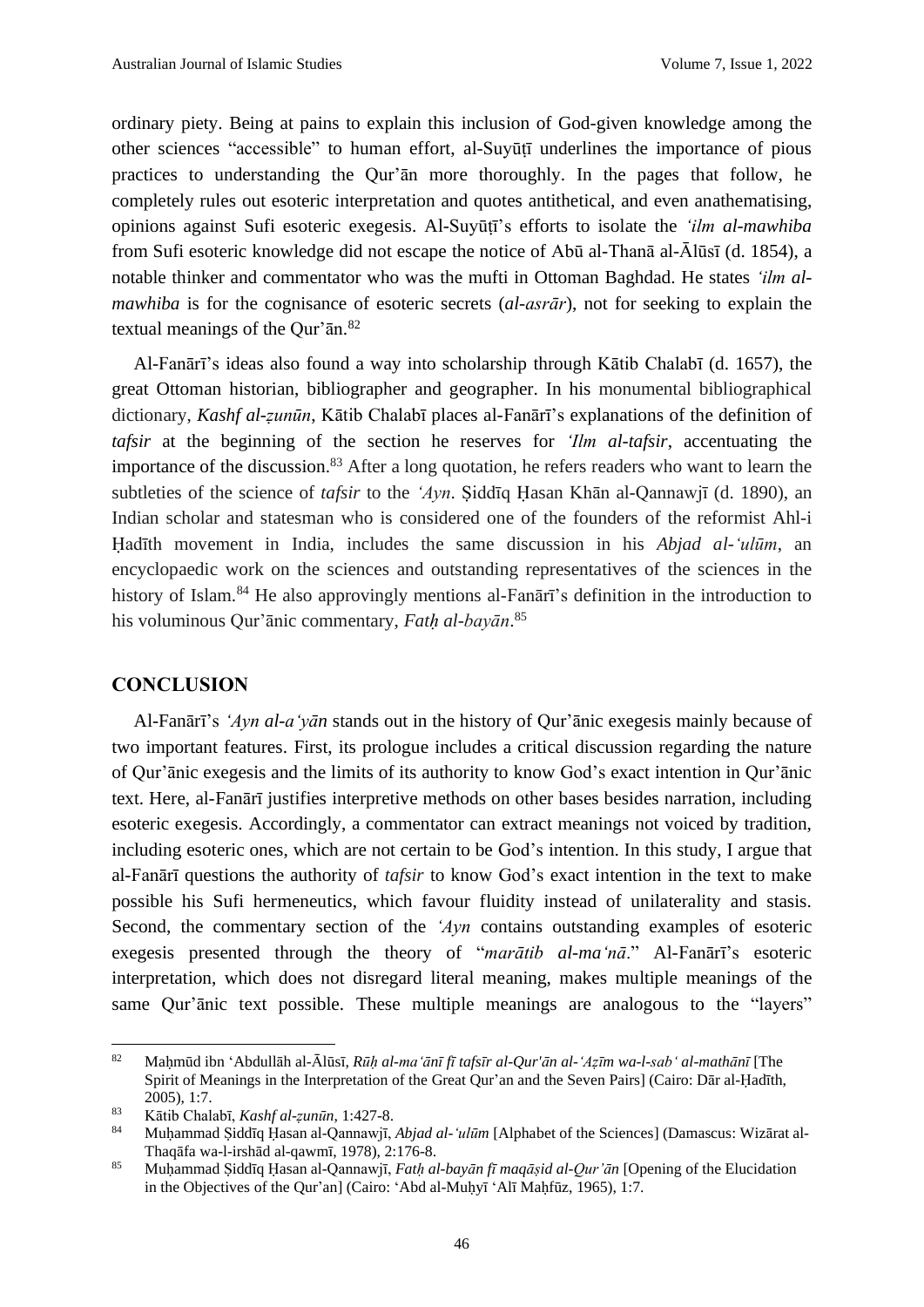hierarchically lined up to correspond to the hierarchy of ontological and spiritual levels expounded upon by the Akbarī school. At the level of esoteric sense, the text encodes the secrets of existence, which the commentator who has reached a certain spiritual level can decipher. In this regard, in al-Fanārī's commentary, the exegesis of the Qur'ān has an epistemological function to connect Akbarī ontology to spirituality.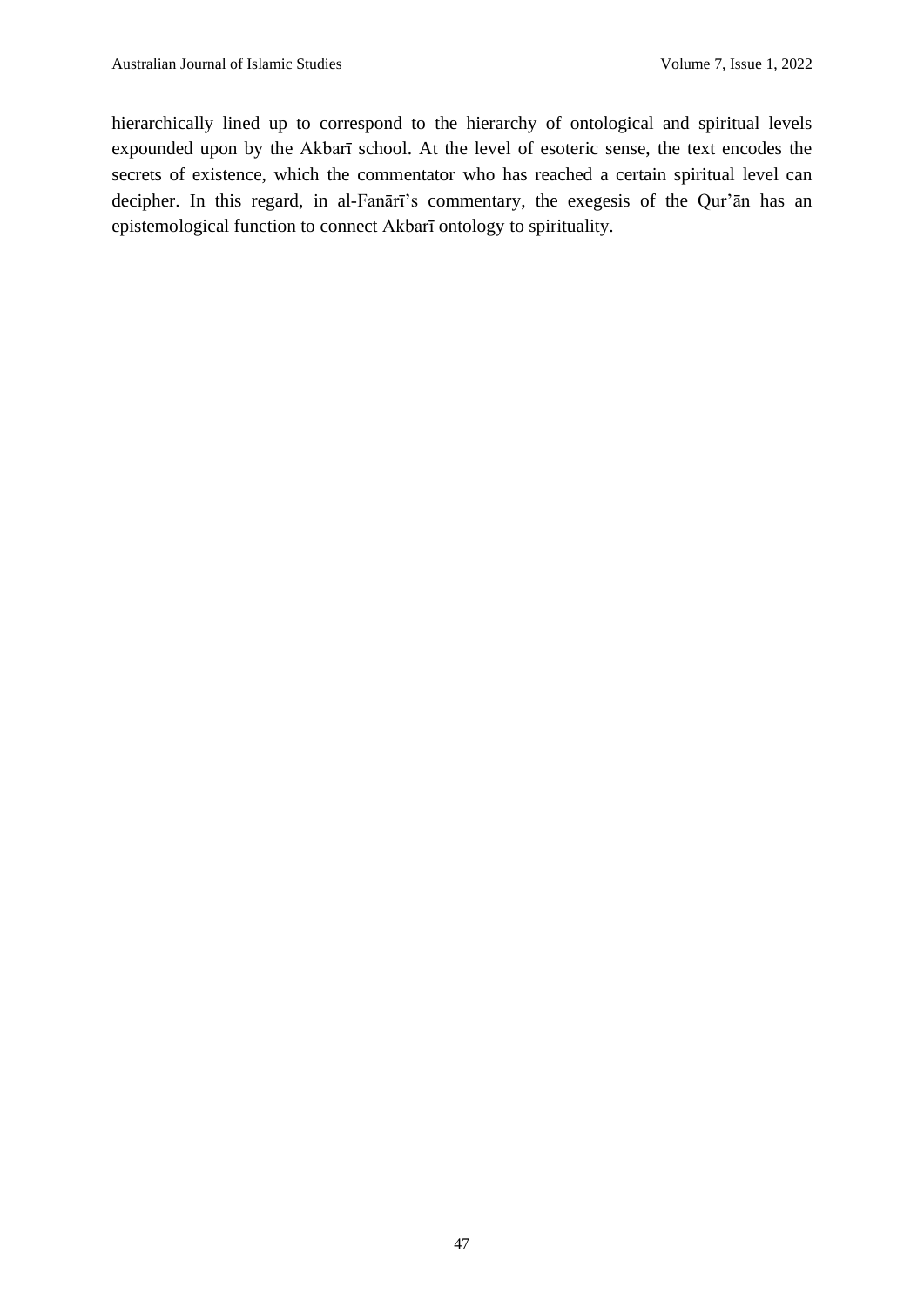#### **BIBLIOGRAPHY**

- al-Ālūsī, Maḥmūd ibn ʻAbdullāh. *Rūḥ al-maʻānī fī tafsir al-Qur'ān al-ʻAẓīm wa-l-sabʻ almathānī* [The Spirit of Meanings in the Interpretation of the Great Qur'ān and the Seven Pairs]. Cairo: Dār al-Ḥadīth, 2005.
- Arnaldez, Roger. "Ma'rifa." In *The Encyclopaedia of Islam*, 2d ed. Brill Online Accessed March 21, 2018. www.brillonline.com.
- Aşkar, Mustafa. *Molla Fenârî ve Vahdet-i Vücud Anlayışı* [Mulla al-Fanārī and his Approach to the Unity of Beings]. Ankara: Muradiye Kültür Yayınları, 1993.
- al-'Asqalānī, Ibn Ḥajar Aḥmad ibn ʻAlī. *al-Durar al-kāmina fī aʻyān al-mi'a al-thāmina* [The Hidden Pearls in the Notables of the Eight Hundred]. Hyderabad: Maṭbaʻat Majlis Dā'irat al-Maʻārif, 1929-1931.
- al-'Asqalānī, Ibn Ḥajar Aḥmad ibn ʻAlī. *Inbā' al-ghumr bi-anbā' al-ʻumr* [Informing Beginners about News of the Lifetime]. Cairo: al-Majlis al-Aʻlā li-l-shu'ūn al-Islāmiyya, 2009-2011.
- Aydın, Hakkı. *Islam Hukuku ve Molla Fenârî* [Islamic Jurisprudence and Mulla al-Fanārī]. Istanbul: İşaret Yayınları, 1991.
- al-Baghdādī, Ismā'īl Bāshā. *Hadiyyat al-'ārifīn: Asmā' al-mu'allifīn wa-āthār al-muṣannifīn* [The Gift of the Wise: Names of the Authors and Works of the Writers]. Istanbul: Wakālat al-Maʻārif al-jalīla fī maṭbaʻatihā, 1951-1955.
- Beliğ, İsmail. Güldeste-i rivāz-i irfān ve vefeyāt-ı dānisverān-ı nādiredān [A Rose Bouquet] from Wisdom Gardens and Deaths of Famous Scholars]. Bursa: Hüdavendigar Vilayeti Matbaası, 1884.
- Boyalık, Talha, and Harun Abacı (Eds.). *Osmanlı'da İlm-i Tefsir* [The Science of Tafsir in the Ottomans]. Istanbul: ISAR, 2019.
- Brockelmann, Carl. Geschichte der arabischen Litteratur: Supplementband [History of Arabic Literature: Supplementary Volume]. Leiden: E. J. Brill, 1936-1942.
- Brockelmann, Carl. Geschichte der arabischen Litteratur: Zweite den Supplementbänden angepasste Auflage [History of Arabic Literature: Second Edition, Adapted from the Supplementary Volumes]. Leiden: E. J. Brill, 1943-1949.
- Calis, Halim. "Akbarī Hermeneutics in Shams al-Dīn al-Fanārī's Qur'ān Commentary on the Chapter al-Fātiḥa." PhD diss., University of Chicago, 2018.
- Calis, Halim. "The 'Four Aspects of the Qur'ān' Ḥadīth and the Evolution of Ṣūfī Exegesis until Shams al-Dīn al-Fanārī (d. 834/1431)." *Journal of Qur'ānic Studies* 22, no. 3 (2020): 1-34.
- Çiçek, Mehmet. *Geçmiş ve Günümüz Algısında Kur'an: Molla Fenârî ve Fazlur Rahman Örneği* [The Qur'ān in the Past and the Present: The Cases of Mulla al-Fanārī and Fazlur Rahman]. Istanbul: Yedirenk, 2012.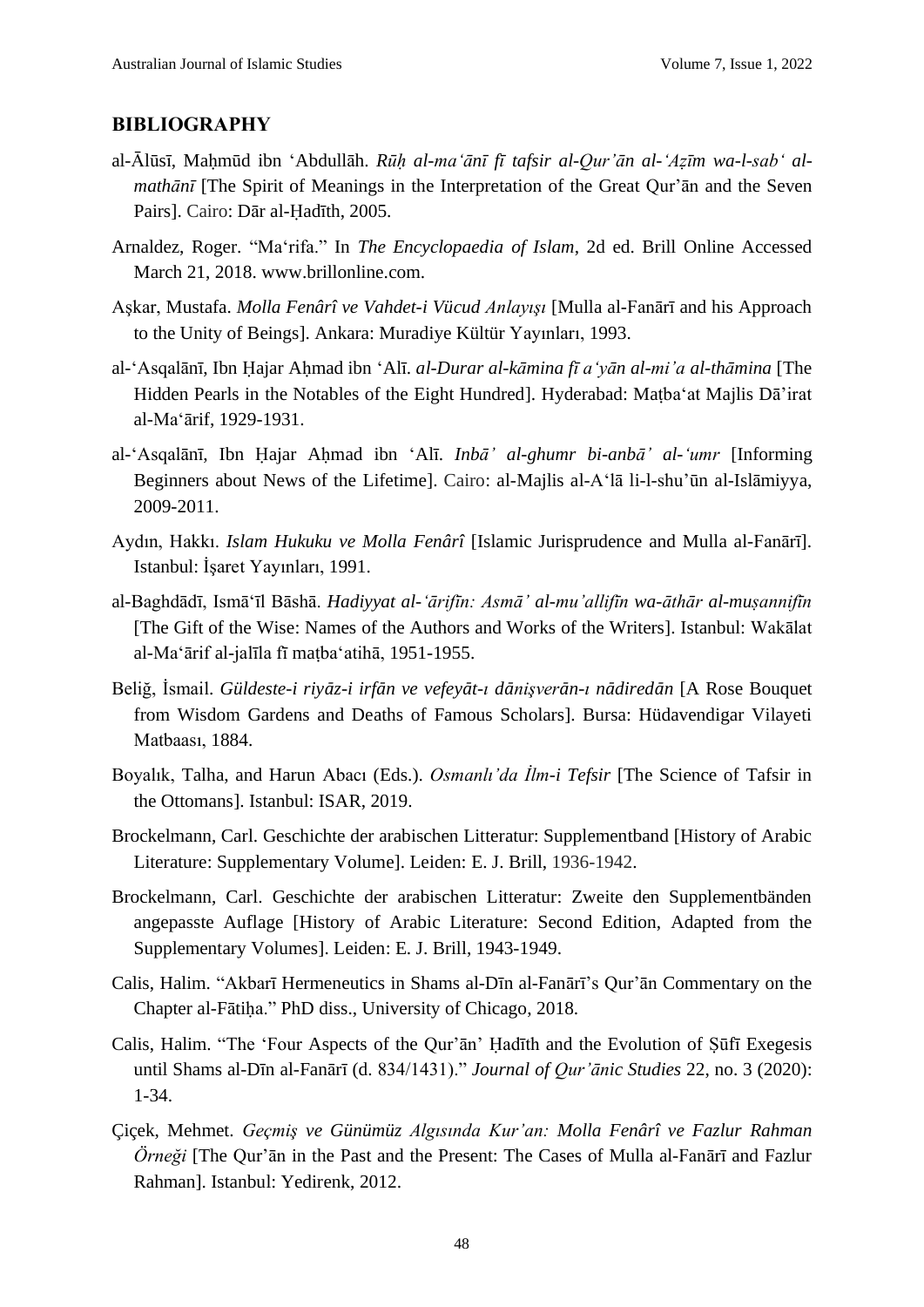- Chittick, William C. "Ṣadr al-Dīn Muḥammad ibn Isḥāḳ ibn Muḥammad ibn Yūnus al-Ḳūnawī." In *The Encyclopaedia of Islam*, 2nd ed. Brill Online. Accessed March 21, 2018. http://referenceworks.brillonline.com/browse/encyclopaedia-of-islam-2.
- Chittick, William C. "The Five Divine Presences: From Al-Qūnawī to Al-Qaysarī." *The Muslim World* 72 (1982): 107-128.
- Chittick, William C. "The Last Will and Testament of Ibn 'Arabi's Foremost Disciple and Some Notes on its Author." *Sophia Perennis* 4, no. 1 (1978): 43-58.
- Chittick, William. *The Sufi Path of Knowledge: Ibn al-'Arabī's Metaphysics of Imagination*. Albany, N.Y.: State University of New York Press, 1989.
- Dhahabī, Muḥammad Ḥusayn. *al-Tafsir wa-l-mufassirūn: Baḥth tafṣīlī ʻan nashʾat al-tafsir wa-taṭawwuruh, wa-alwānuh, wa-madhāhibuh, maʻa ʻarḍ li-ashhār al-mufassirīn* [Interpretation and Interpreters: Detailed Study on the Origin of Tafsir, its Development, Sorts, and Schools with the Presentation of Well-Known Commentators]. Cairo: Dār al-Kutub al-ḥadītha, 1976-1989.
- Ed. "Ilm." In *The Encyclopaedia of Islam*, 2nd ed. Brill Online. Accessed March 21, 2018. http://referenceworks.brillonline.com/browse/encyclopaedia-of-islam-2.
- al-Fanārī, Shams al-Dīn Muḥammad ibn Ḥamza. *Al-Fawā'id al-Fanāriyya* [Fanārian Benefits]. Beirut: Dār al-Kutub al-'ilmiyya, 2014.
- al-Fanārī, Shams al-Dīn Muḥammad ibn Ḥamza. *Asās al-Ṣarf* [Principle of Morphology]. Cairo: Dār Bayān al-'Arabī, 2008.
- al-Fanārī, Shams al-Dīn Muḥammad ibn Ḥamza. *'Ayn al-a'yān: Tafsir al-Fātiḥa* [The Water Spring of the Notables: Interpretation of the Opening]. Istanbul: Rıfat Bey Matbaası, 1907.
- al-Fanārī, Shams al-Dīn Muḥammad ibn Ḥamza. *Fenārī*. Istanbul: Dersaadet: 1857-1858.
- al-Fanārī, Shams al-Dīn Muḥammad ibn Ḥamza. *Fuṣūl al-badā'i' fī uṣūl al-sharā'i'* [Chapters of Wonders in the Principles of the Religious Laws]. Istanbul: Şeyh Yahya Matbaası, 1872.
- al-Fanārī, Shams al-Dīn Muḥammad ibn Ḥamza. *Fuṣūl al-badā'i' fī uṣūl al-sharā'i'* [Chapters of Wonders in the Principles of the Religious Laws]. Beirut: Dār al-Kutub al- 'ilmīyya, 2006.
- al-Fanārī, Shams al-Dīn Muḥammad ibn Ḥamza. *Miṣbāḥ al-uns fī sharḥ Miftāḥ ghayb al-Jamʻ wa-l-wujūd Ṣadr al-Dīn Muḥammad ibn Isḥaq Qūnavī* [The Lamp of Closeness: The Commentary of Sadr al-Din al-Qūnawī's the Key of the Unseen of the Unity and Being], 2nd ed. Tehran: Intishārāt-i Fajr, 1985.
- al-Fanārī, Shams al-Dīn Muḥammad ibn Ḥamza. *Tarjuma wa-matn-i sharḥ-i rubā'ī-i Shaykhi Akbar Muḥī al-Dīn A'rabī* [The Translation and the Text of the Commentary on a Quatrain by the Greatest Shaykh Ibn al-'Arabī], 2nd ed. Translated by Muḥammad Khājawī. Tehran: Mawla, 2007.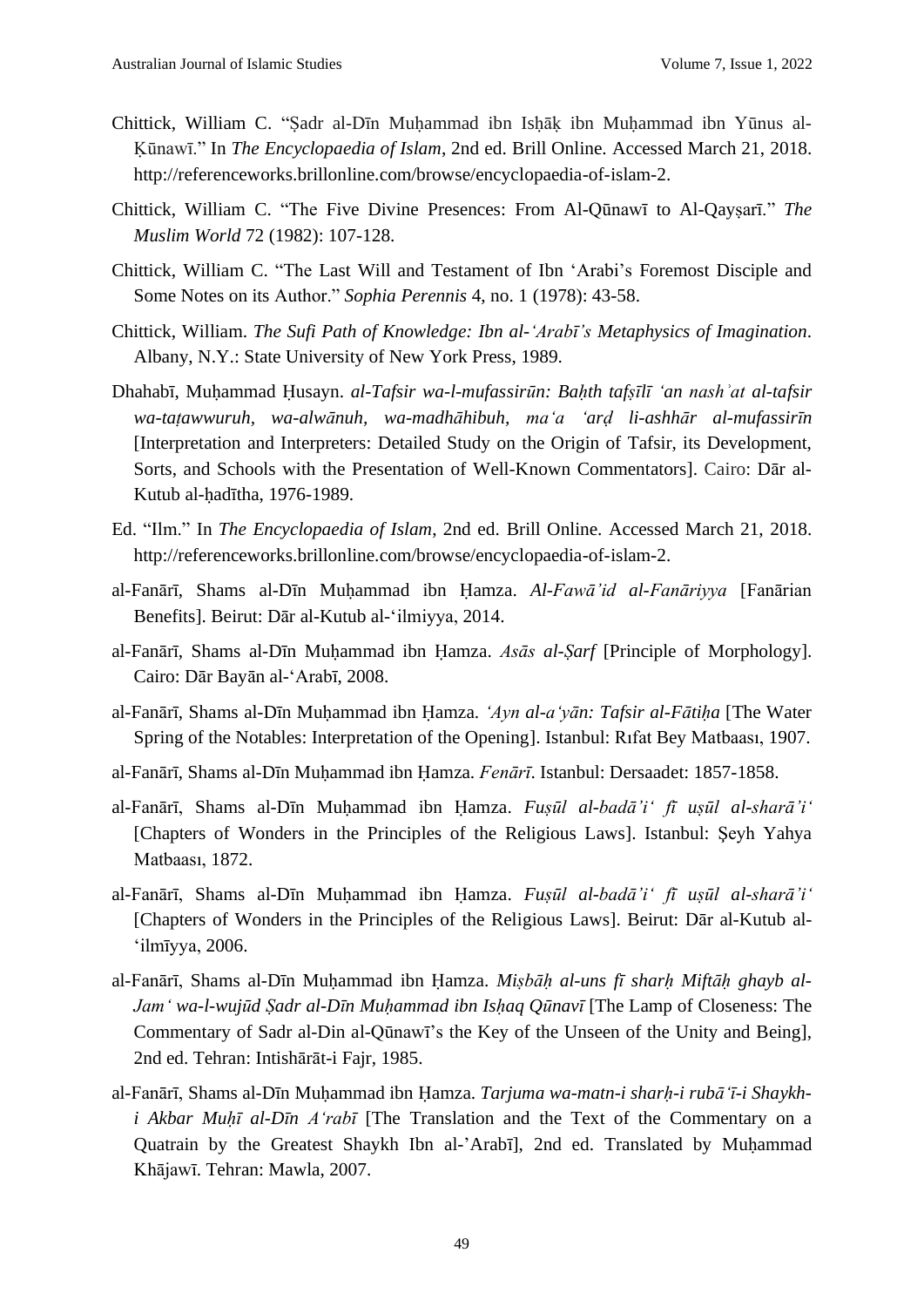- al-Fanārī, Shams al-Dīn Muḥammad ibn Ḥamza. *Tarjuma-yi Miṣbāḥ al-uns-i Ḥamza Fanārī* [The Translation of Hamza al-Fanārī's The Lamp of Closeness]. Translated by Muḥammad Khājawī. Tehran: Mawlā, 1995.
- Godlas, Alan. "Molla Fanārī and the Misbāh al-uns: The Commentator and the Perfect Man." In *Uluslararası Molla Fenârî Sempozyumu: International Symposium on Molla Fanārī*, edited by Tevfik Yucedogru, 31-46. Bursa: Bursa Büyükşehir Belediyesi, 2010.
- Görgün, Tahsin. "Molla Fenari (Düşüncesi)." In *TDV İslam Ansiklopedisi*. Accessed March 21, 2018. http://www.islamansiklopedisi.info.
- Güler, Betül. *Molla Fenârî'nin Varlık ve Bilgi Anlayışı* [Mulla al-Fanārī's Approach to Ontology and Epistemology]. Istanbul: İnsan Yayınları, 2016.
- Hüsameddin, Hüseyin. "Molla Fenârî." *Türk Tarih Encümeni Mecmuası* 18 (1926): 368-383.
- Hüsameddin, Hüseyin. "Molla Fenârî." *Türk Tarih Encümeni Mecmuası* 19 (1928): 148-158.
- Ibn al-'Arabī, Muḥyī al-Dīn. *al-Futūḥāt al-Makkiyya* [Meccan Openings]. Republic of Yemen: Wizārat al-Thaqāfa, 2010.
- Ibn al-'Imād, 'Abd al-Ḥayy ibn Aḥmad. *Shadharāt al-dhahab fī akhbār man dhahab* [Golden Pieces in the Stories of Those who Have Gone]. Beirut: Dār al-Kutub al-ʻilmiyya, 1998.
- Ibn Khaldūn. *The Muqaddimah: An Introduction to History*. Translated by Franz Rosenthal. New York: Pantheon Books, c. 1958.
- Ibn Quṭlūbughā, al-Qāsim ibn ʻAbdullāh. *Tāj al-tarājim fī ṭabaqāt al-Ḥanafiyya* [The Crown of Biographies in the Classes of Hanafi Scholars]. Baghdad: Maktabat al-Mathannā, 1962.
- Ibn Taghrībirdī, Abū al-Maḥāsin Yūsuf. *al-Manhal al-ṣāfī wa-l-mustawfā baʻda al-wāfī* [The Pure and Perfect Spring after *al-Wāfī*]. Cairo: al-Hay'at al-ʻĀmma li-dār al-kutub, 1984.
- al-Iṣfahānī, Abū al-Qāsim Ḥusayn ibn Muḥammad al-Rāghib. *Muqaddima jāmi' al-tafāsīr: Ma'a Tafsir al-Fātiḥa wa-maṭāli' al-Baqara* [Introduction to the Compiler of Commentaries with the Interpretation of Fātiha and the Beginning of Baqarah]. Kuwait: Dār al-Da'wā, 1984.
- İskenderoğlu, Muammer. *Molla Fenârî'de Tasavvuf Metafiziği: Misbahu'l-Üns Üzerine Bir İnceleme* [Sufi Metaphysics in Mulla al-Fanārī: A Study on the Lamp of Closeness]. Istanbul: Değişim Yayınları, 2016.
- al-Jurjānī, ʻAlī ibn Muḥammad al-Sayyid al-Sharīf. *al-Ḥāshiya ʻalā al-Kashshāf li-l-Zamakhsharī* [Annotation on al-Zamakhsharī's the Discoverer]. Beirut: Dār al-Kutub al-ʻilmiyya, 2016.
- al-Kāfiyajī, Muḥyī al-Dīn Muḥammad ibn Sulaymān. *al-Taysīr fī qawā'id 'ilm al-Tafsir* [The Facilitation in the Principles of Tafsir]. Edited by Muṣṭafā Muḥammad Ḥusayn al-Dhahabī. Cairo: Maktabat al-Qudsī, 1998.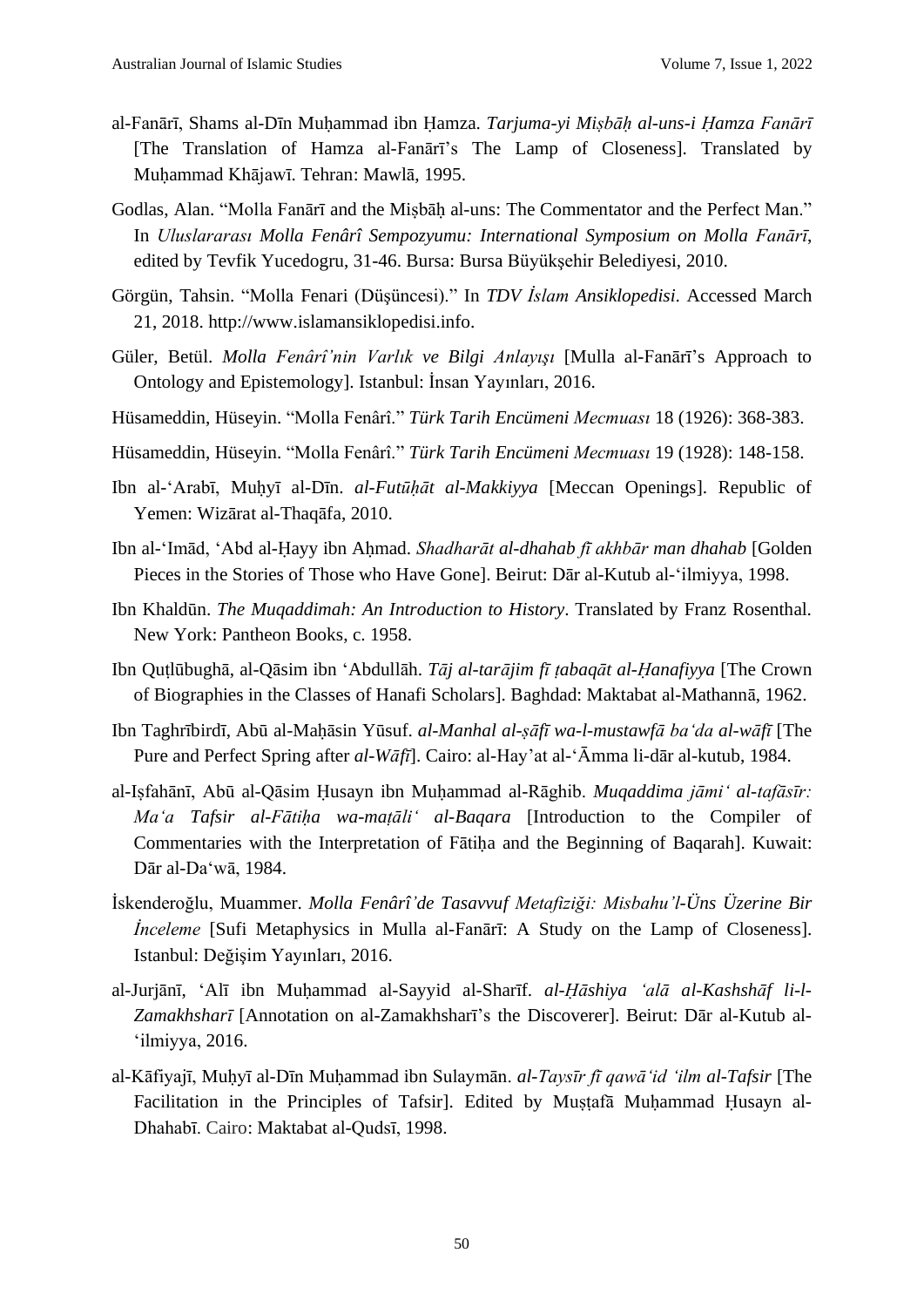- Kaḥḥāla, ʻUmar Riḍā. *Muʻjam al-mu'allifīn: Tarājim muṣannifī al-kutub al-ʻArabiyya* [Encyclopedia of Authors: Biographies of the Writers of Arabic Books]. Beirut: Mu'assasat al-Risāla, 1993.
- Kātib Chalabī, Muṣṭafā ibn 'Abdullāh. *Kashf al-ẓunūn ʻan asāmī al-kutub wa-l-funūn* [The Removal of Doubts from the Book Titles and the Arts]. Beirut: Dār al-Fikr, 1982.
- Khomeini, Ruhollah. *Ta'liqāt 'alā Sharḥ Fuṣuṣ al-ḥikam wa-Miṣbāḥ al-uns* [Super-Commentaries on the Commentary of the Bezels of Wisdom and the Lamp of Closeness]. Qum: Pasdar-e Islam, 1989-1990.
- Kissling, Hans J. "Badr al-Dīn ibn Kāḍī Samāwnā." In *The Encyclopaedia of Islam*, 2nd ed. Brill Online, 2010. www.brillonline.com.
- al-Laknawī, Muḥammad ʻAbd al-Ḥayy. *Kitāb al-Fawā'id al-bahiyya fī tarājim al-Ḥanafiyya* [The Book of Beautiful Benefits in the Biographies of Hanafi Scholars]. Cairo: Aḥmad Nājī al-Jamālī wa-Muḥammad Amīn al-Khānjī, 1906.
- al-Maqrīzī, Aḥmad ibn ʻAlī. *al-Sulūk li-maʻrifa duwal al-mulūk* [The Journey for Knowledge of the Kings' States]. Beirut: Dār al-Kutub al-ʻilmiyya, 1997.
- Mecdī, Mehmed. *Hadāiku'ş-Şekāik: Tercüme-i Şekaik-i Nu'māniyye* [The Garden of Red Anemone: Translation of the *al-Shaqā'iq*]. Istanbul: n.p., 1854.
- Müstakimzade, Süleyman Sa'deddin. *Mecelletü'n-nisâb fi'n-niseb ve'l-künâ ve'l-elkâb* (facsims.) [The Book of Origins in Epithets, Titles and Nicknames]. Ankara: T.C. Kültür Bakanlığı Yayınları, 2000.
- Öngören, Reşat. "Miftahu'l-gayb." In *TDV İslam Ansiklopedisi*. Accessed March 21, 2018. http://www.islamansiklopedisi.info.
- Öztürk, Mustafa. "Molla Fenari ve Tefsirde Senkretizm." In *Uluslararası Molla Fenârî Sempozyumu: International Symposium on Molla Fanārī*, edited by Tevfik Yucedogru, 399-421. Bursa: Bursa Büyükşehir Belediyesi, 2010.
- al-Qannawjī, Muḥammad Ṣiddīq Ḥasan. *Abjad al-ʻulūm* [Alphabet of the Sciences]. Damascus: Wizārat al-Thaqāfa wa-l-irshād al-qawmī, 1978.
- al-Qannawjī, Muḥammad Ṣiddīq Ḥasan. *Fatḥ al-bayān fī maqāṣid al-Qur'ān* [Opening of the Elucidation in the Objectives of the Qur'ān]. Cairo: ʻAbd al-Muḥyī ʻAlī Maḥfūz, 1965.
- al-Qūnawī, Ṣadr al-Dīn Muḥammad ibn Isḥāq. *Iʻjāz al-bayān fī ta'wīl Umm al-Qur'ān* [The Inimitability of the Divine Exposition in the Interpretation of the Mother of the Qur'ān]. Edited by ʻAbd al-Qādir Aḥmad ʻAṭā. Cairo: Dār al-Kutub al-ḥadītha, 1969.
- al-Qūnawī, Ṣadr al-Dīn Muḥammad ibn Isḥāq, and Shams al-Dīn Muḥammad ibn Ḥamza al-Fanārī. *Miftāḥ al-ghayb and sharḥuhu Miṣbāḥ al-uns* [The Key of the Unseen and Its Commentary The Lamp of Closeness], 3rd ed. Tehran: Mawlā, 2009.
- Repp, Richard Cooper. "Shaykh al-Islam (in the Ottoman Empire)." In *The Encyclopaedia of Islam*, 2nd ed. Brill Online, 2010. Accessed March 21, 2018. www.brillonline.com.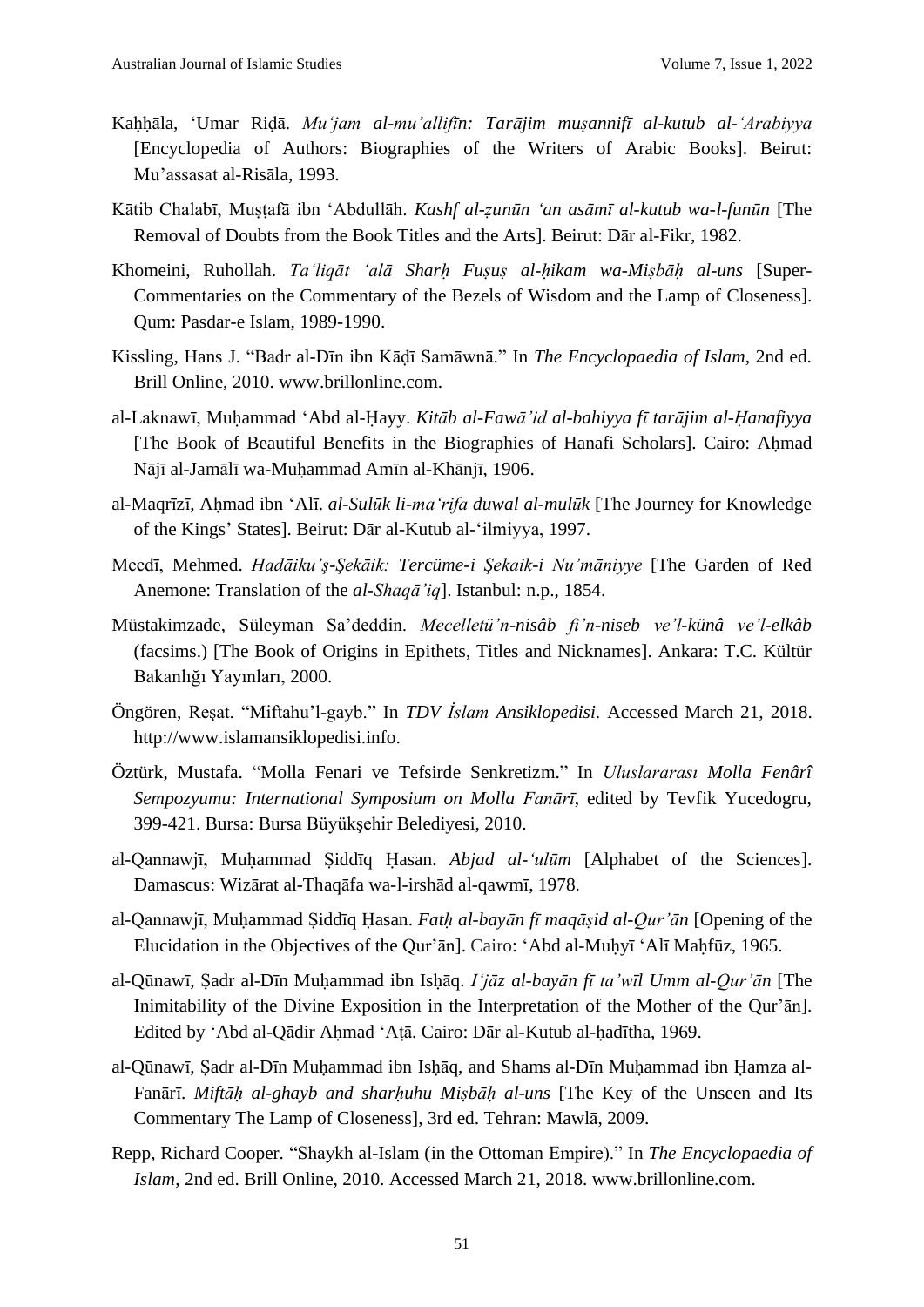- Repp, Richard Cooper. *The Müfti of Istanbul: A Study in the Development of the Ottoman Learned Hierarchy*. N.J.: Ithaca Press London, 1986.
- Rosenthal, Franz. "Kāfiyad̲j̲ī." In *The Encyclopaedia of Islam*, 2nd ed. Brill Online. Accessed March 21, 2018. http://referenceworks.brillonline.com/browse/encyclopaedia-of-islam-2.
- Ross, Samuel J. "The Importance of Ottoman Tafsir." In *Osmanlı'da İlm-i Tefsir* [The Science of Tafsir in the Ottomans], edited by Talha Boyalık and Harun Abacı, 521-39. Istanbul: ISAR, 2019.
- al-Sakhāwī, Muḥammad ibn ʻAbd al-Raḥmān. *al-Ḍaw' al-lāmiʻ li-ahl al-qarn al-tāsiʻ* [The Shining Light for the People of the Ninth Century]. Beirut: Dār al-Kutub al-ʻilmiyya, 2003.
- Salāma, Muḥammad 'Alī. *Manhaj al-furqān fī 'ulūm al-Qur'ān* [Method of Proof in Qur'ānic Studies]. Cairo: Dār Naḥḍat Miṣr, 2004.
- Sands, Kristin Zahra. *Sufi Commentaries on the Qur'ān in Classical Islam*. London; New York: Routledge, 2006.
- al-Ṣayrafī, al-Khaṭīb al-Jawharī 'Alī ibn Dāwūd. *Nuzhat al-nufūs wa-l-abdān fī tawārīkh alzamān* [Pleasure Trip of the Hearts and the Bodies in the Stories of the Time]. Cairo: Maṭba'at Dār al-kutub, 1970.
- Şehidoglu, Recep. "*Molla Fenârî ve Tefsir Metodu*" [Mulla al-Fanārī and His Method in Tafsir]. PhD diss., Ankara University, 1992.
- al-Shawkānī, Muḥammad ibn 'Alī. *al-Badr al-ṭāli' bi-maḥāsin man ba'da al-qarn al-sābi'* [The Rising Full Moon on the Good Qualities of Those who Came After the Seventh Century]. Beirut: Dār al-Kutub al-ʻilmiyya, 1998.
- Süreyya, Mehmed. *Sicill-i Osmānī yāhud Tezkire-i meşāhī-i Osmāniye* [Ottoman Records or Biographies of Ottoman Scholars]. Istanbul: Matbaa-i Amire, 1891-97.
- al-Suyūṭī, Jalāl al-Dīn ʻAbd al-Raḥmān. *al-Itqān fī ʻulūm al-Qurʾān* [The Perfection in Qur'ānic Studies]. Cairo: al-Hay'at al-Miṣriyya al-'āmma li-l-kutub, 1974.
- al-Suyūṭī, Jalāl al-Dīn ʻAbd al-Raḥmān. *Bughyat al-wu'āh fī ṭabaqāt al-lughawiyyīn wa-lnuḥah* [Desired Knowledge for the Astute on the Classes of the Linguists and Grammarians]. Cairo: Maṭbaʻat al-Saʻāda, 1908.
- al-Tahānawī, Muḥammad Aʻlā ibn ʻAlī. *Kashshāf iṣṭilāḥāt al-funūn* [The Discoverer of the Terminology of the Arts]. Beirut, Lubnān: Dār al-Kutub al-ʻilmiyya, 1998.
- Tahir, Mehmed. *Osmanlı Müellifleri* [Ottoman Authors]. Istanbul: Matbaa-i Amire, 1914- 1928.
- Ṭāshkubrīzāda, Aḥmad ibn Muṣṭafā. *al-Shaqā'iq al-nu'māniyya fī 'ulamā' al-Dawlat al- 'Uthmāniyya* [Red Anemone on the Scholars of the Ottoman State]. Beirut: Dār al-Kitāb al-'Arabī, 1975.